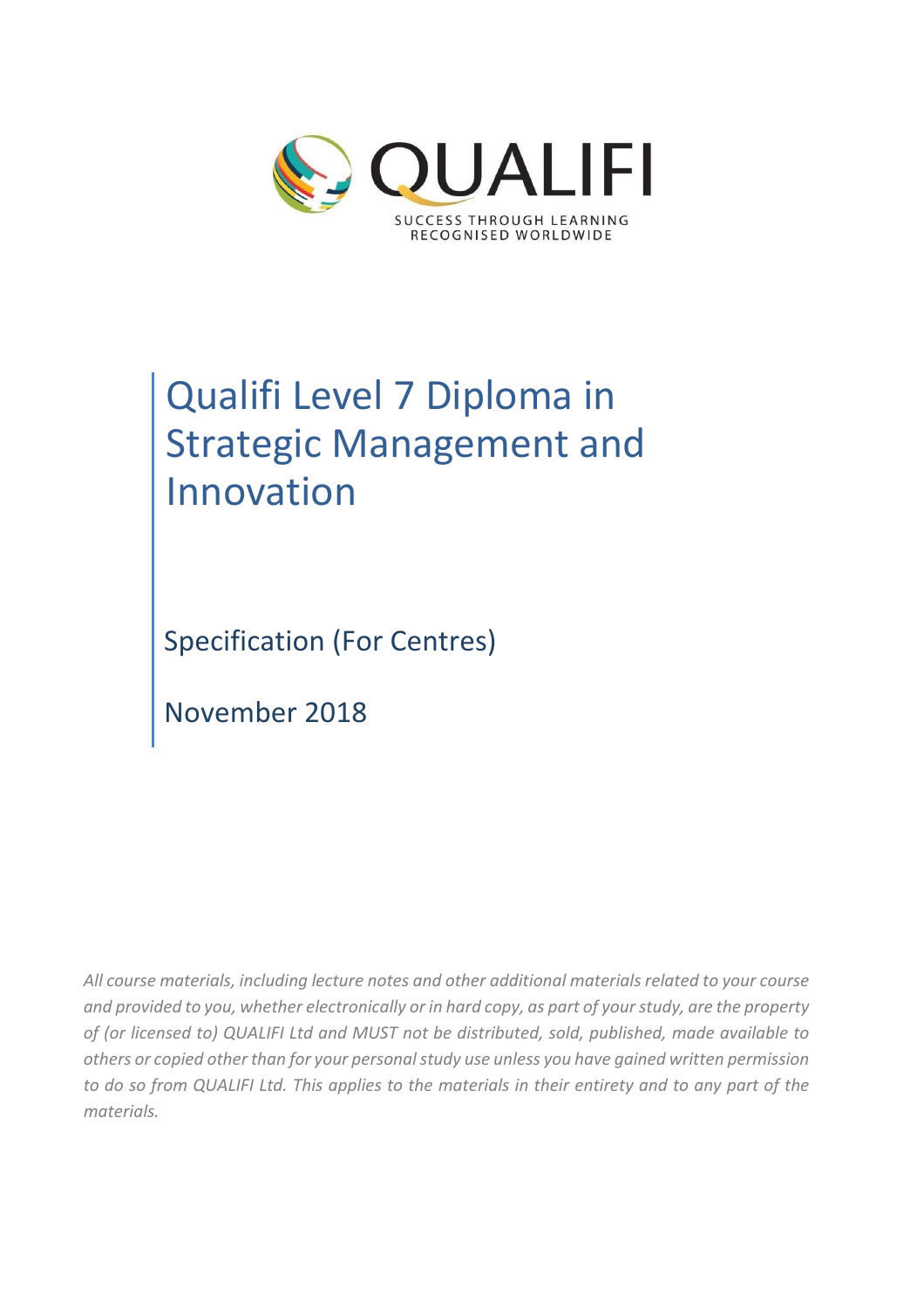# **About QUALIFI**

QUALIFI provides academic and vocational qualifications that are globally recognised. QUALIFI's commitment to the creation and awarding of respected qualifications has a rigorous focus on high standards and consistency, beginning with recognition as an Awarding Organisation (AO) in the UK. QUALIFI is approved and regulated by Ofqual (in full). Our Ofqual reference number isRN5160.

Ofqual is responsible for maintaining standards and confidence in a wide range of vocational qualifications. QUALIFI is also a signatory to BIS international commitments of quality.

As an Ofqual recognised Awarding Organisation, QUALIFI has a duty of care to implement quality assurance processes. This is to ensure that centres approved for the delivery and assessment of QUALIFI's qualifications and awards meet the required standards. This also safeguards the outcome of assessments and meets national regulatory requirements.

QUALIFI's qualifications are developed to be accessible to all learners in that they are available to anyone who is capable of attaining the required standard. QUALIFI promotes equality and diversity across aspects of the qualification process and centres are required to implement the same standards of equal opportunities and ensure learners are free from any barriers that may restrict access and progression.

QUALIFI's policy document for learners with specific requirements or who need special consideration is available for centre reference. Centres are responsible for reviewing the applicant's ability to complete the training programme successfully and ultimately achieve a qualification. The initial assessment by the centre, will need to take into account the support that is readily available or can be made available to meet individual needs as appropriate. The centre must also consider prior learning and qualifications and they must be in a position to make a judgement on the learner's entry requirements.

#### **Supporting Diversity**

QUALIFI and its partners recognise and value individual difference and have a public duty to promote equality and remove discrimination in relation to race, gender, disability, religion or belief, sexual orientation and age.

#### **Learner Voice**

Learners can play an important part in improving the quality of this course through the feedback they give. In addition to the ongoing discussion with the course team throughout the year, there are a range of mechanisms for learners to feed back about their experience of teaching and learning. This can include questionnaires and surveys to allow both centres and QUALIFI to understand how we can improve the learner experience.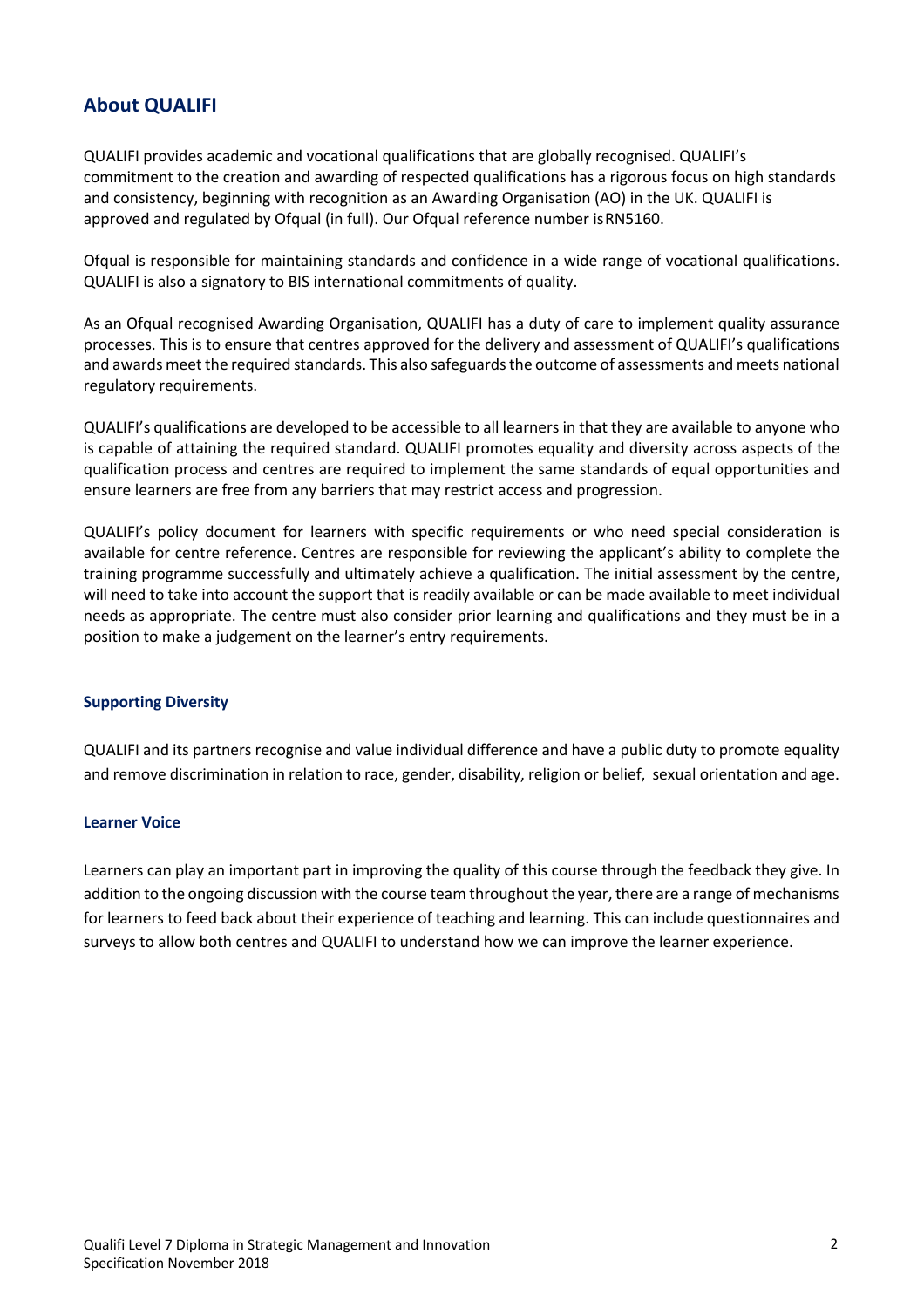# **Contents**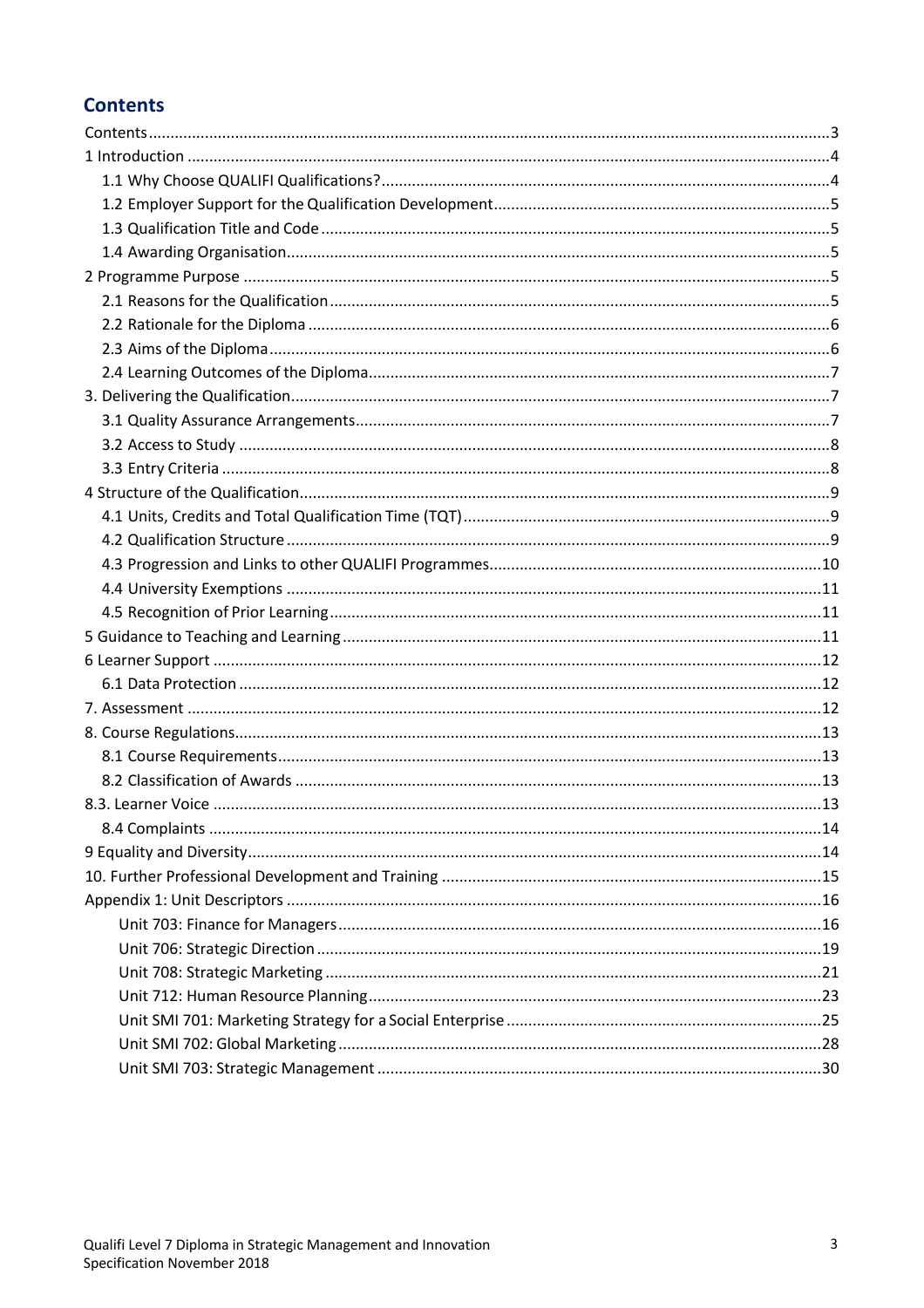# **1 Introduction**

# **1.1 Why Choose QUALIFI Qualifications?**

QUALIFI qualifications look to provide a realistic and broad opportunity for learners seeking career and professional development. They will support learners in realising their potential and provide clear objectives.

These objectives are to:

- provide career path support to learners who wish to develop their management skills, enterprise capabilities and opportunities in their chosen sector
- improve learner understanding of any given business environments and organisations and how they are managed and developed
- develop skills and abilities in learners to support their professionaldevelopment.

Our qualifications provide a rich mix of disciplines and skills development opportunities. Learners will gain insight into the functioning, objectives and processes of organisations, appreciating their diversity and the influences and impact of external forces on them. The fast-changing and complex business environment and different organisational ability to stay resilient and respond positively to change and opportunities will be explored.

Our qualifications will develop learner ability to:

- apply analytical and evaluative techniques and to enhance those skills
- investigate issues and opportunities
- develop their awareness and appreciation of managerial, organisational and environmentalissues
- use management techniques and practices in imaginative ways
- make use of relevant information from different sources
- develop and encourage problem solving and creativity to tackle problems andchallenges
- exercise judgement and take responsibility for decisions and actions
- develop the ability to recognise and reflect on personal learning and improve their personal, social and other transferable skills.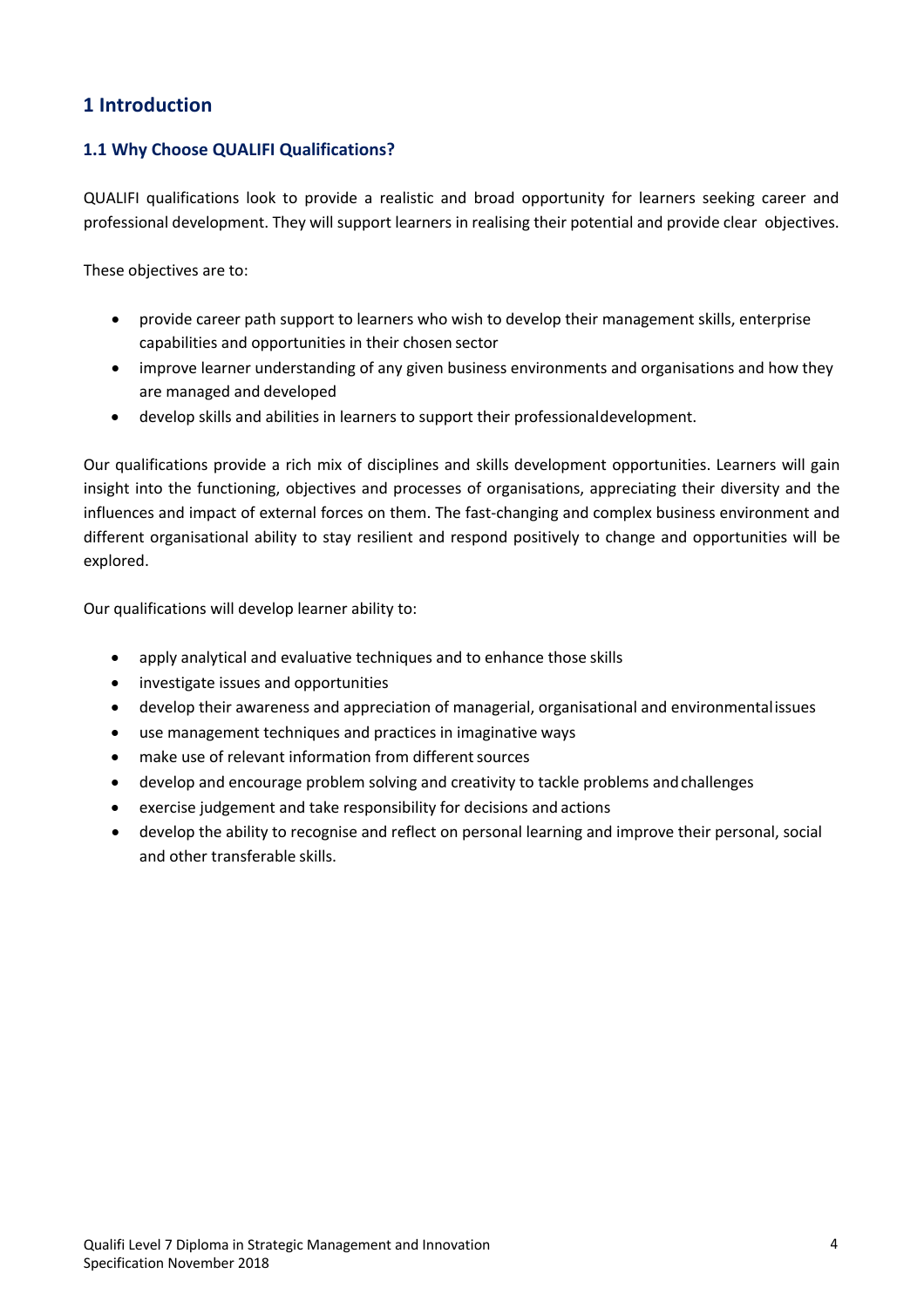# **1.2 Employer Support for the Qualification Development**

The development of these qualifications has been initiated and guided by discussions and idea sharing with a range of employers, providers and existing centres demonstrating the rigor, validity and demand for the qualification.

Discussions and feedback have been taken throughout the development of the qualifications on content, the potential learner audience for the qualification and assessment methods, ensuring a valuable experience and a recognised set of skills, knowledge and understanding is realised.

# **1.3 Qualification Title and Code**

This qualification has been accredited to the Regulated Qualification Framework (RQF) and has its own unique Qualification Accreditation Number (QAN). This number will appear on the learner's final certification document. Each unit with the qualification has its own RQF code. The QAN for this qualification is as follows:

Qualifi Level 7 Diploma in Strategic Management and Innovation: 601/2900/2

## **1.4 Awarding Organisation**

QUALIFI LTD

# **2 Programme Purpose**

# **2.1 Reasons for the Qualification**

The qualification has been created to develop and reward the business managers of today and the future, and to continue to bring recognition and professionalism to the management sectors.

We hope that centres and learners take the opportunity to learn a great deal from these programmes that will provide relevant new skills and qualities.

It is envisaged that these programmes will encourage both academic and professional development so that you learners move forward to realise not just their own potential but also that of organisations across a broad range of sectors.

The Diploma is accredited at the postgraduate Level 7. The programme has a total equivalence of 120 credits. Completing the Diploma allows access to a dissertation at one of our University partners for a related master's degree.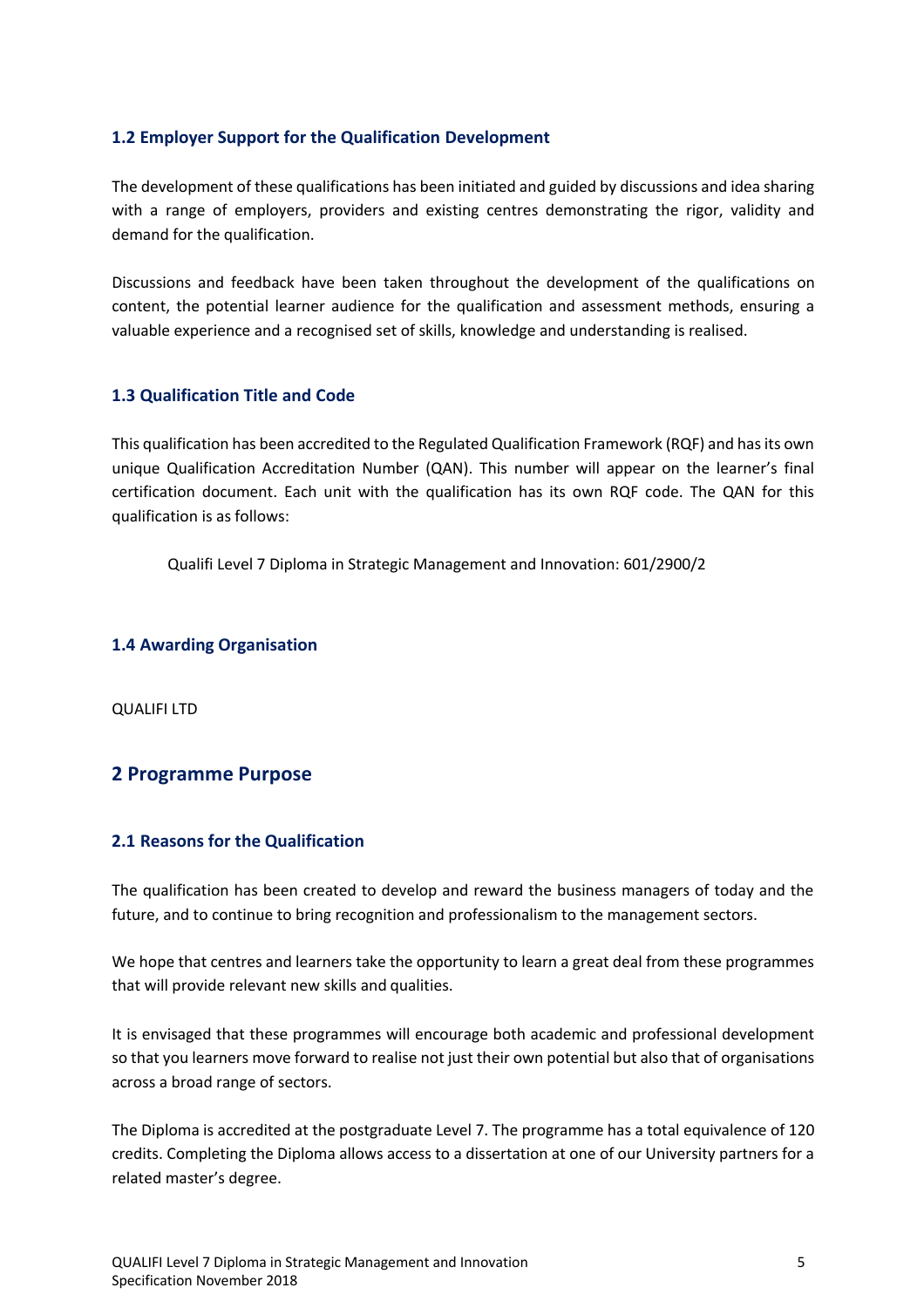# **2.2 Rationale for the Diploma**

The Level 7 programme will require Learners to critically evaluate, challenge and synthesise a wide range of current management tools, techniques and models. The emphasis placed on current management concepts and models is on those that are relevant to the 21st century business environment and context and goes beyond the normal examination of Anglo-American management models.

The programme provides a unique opportunity for Learners due to it not focusing upon Anglo American models. At level 7 emphasis is also placed on the ability to adapt management concepts, tools and techniques to align with organisation culture and apply critical reflective thinking.

The qualification scope covers all the primary business functions and how these are interrelated and integrated. The mandatory units provide a holistic study of core organisational issues that are relevant to strategic decisions making, planning and enabling the organisation to achieve its strategic aims and objectives.

The optional units allow learners to select some specialisation in their study to support specific career directions. The Finance for Managers unit is strongly recommended for Learners who have not had exposure to finance as a non-financial manager. Subject to market demand and feedback Qualifi may add further Options to the qualification later on.

The qualification will enable Learners to become independent, self-directed learners with tools and motivation to continue learning, developing and reflecting on practice throughout their careers.

# **2.3 Aims of the Diploma**

Level 7 qualifications are designed to develop the learners' knowledge, understanding and skills required to deal with the complexities of leadership and strategic management in a business context, and to develop their ability to lead change inorganisations.

The Qualifi Level 7 Diploma in Strategic Management and Innovation aims to give learners the opportunity to:

- Gain a recognised qualification from an internationally recognised awarding organisation.
- Learn from a curriculum supported by the most recent content relevant to a contemporary business environment.
- Develop new skills and knowledge that can be immediately applied.
- Prepare for higher-level positions in management through personal and professional develop as a leader who thrives in complex and globally diverse environments
- Have assessments marked and moderated by respected professionals with practical experience across a number of business sectors and management fields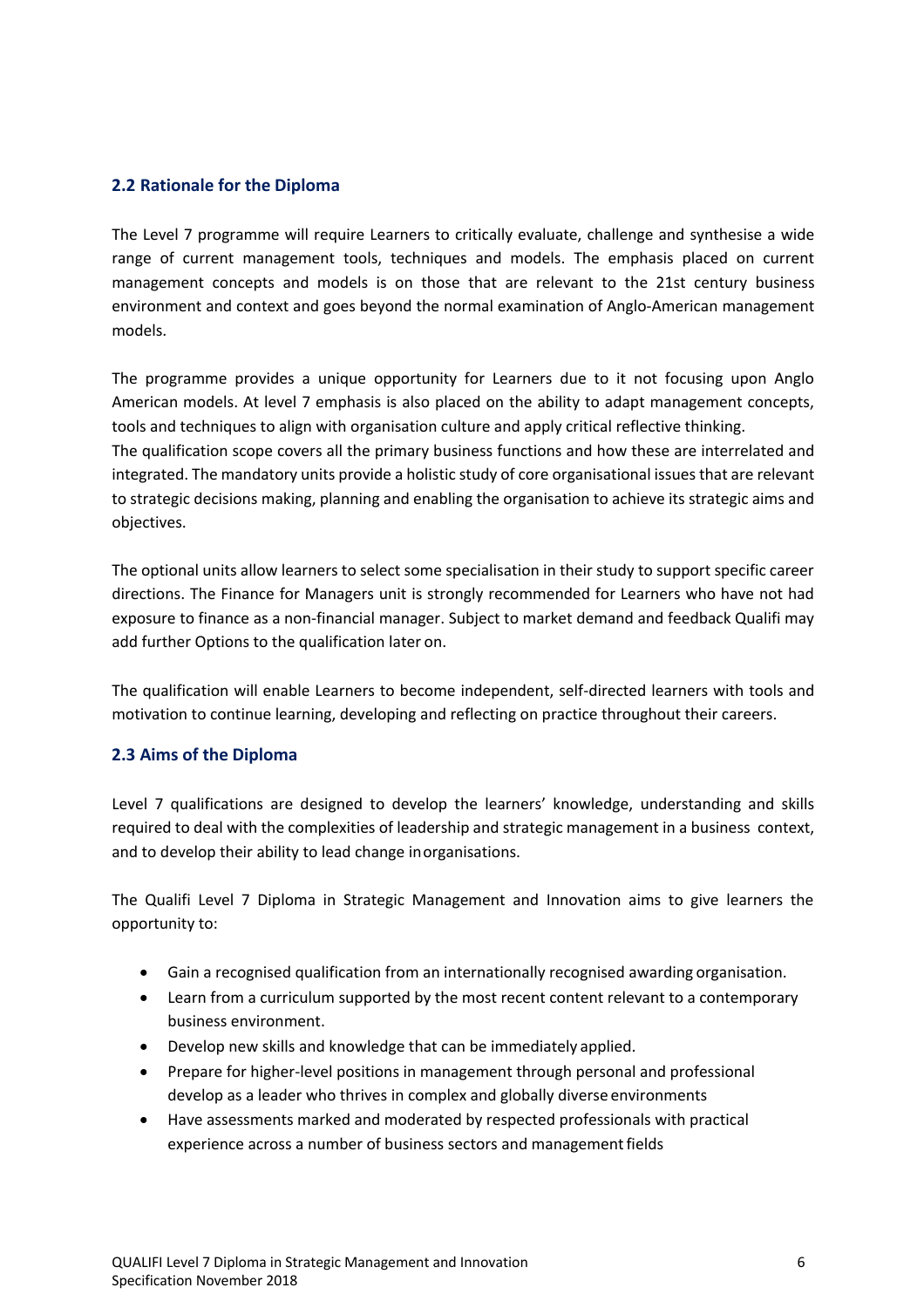- Be supported by a digital online platform and develop a personalised e-portfolio to improve the transparency and portability of the qualification
- Progress along a pathway to gain a higher-level qualification.

# **2.4 Learning Outcomes of the Diploma**

The overall learning outcomes of the Diploma are:

- 1. To understand and apply the principles of strategic innovation in a business environment
- 2. Review and apply the principles of business management withinindustry
- 3. To understand and apply the principles of strategic management in a specificenvironment
- 4. To improve the employability of learners by allowing them to explore the relationship between management theories and their practical application in the businessworld.
- 5. Analyse problem solving techniques specific to business and industry
- 6. Select, collate, review and analyse information form a wide range ofsources
- 7. Work independently and as part of a team
- 8. Manage one's own personal development and growth.

These are the overall learning outcomes in line with postgraduate programmes. The learning outcomes for each unit are identified in Appendix 1 within the unit descriptors.

# **3. Delivering the Qualification**

# **3.1 Quality Assurance Arrangements**

All centres go through an approval process to be recognised as an approved centre. Centres must have in place qualified and experienced tutors. The experience of tutors and their ability to support learners will be important. Centres must commit to working with QUALIFI and its team of Quality Reviewers/External Verifiers. Continuing professional development (CPD) for tutors is also required.

Approved centres will be monitored by QUALIFI External Quality Reviewers (EQAs) to ensure that learners are provided with appropriate learning opportunities and guidance. EQAs will ask to see and discuss a centre's formative assessment plans. The suitability of these plans will be agreed with the centre.

QUALIFI's guidance on invigilation, preventing plagiarism and collusion will apply to centres. QUALIFI Quality Reviewers/External Verifiers will monitor centre compliance. For assessment purposes, unless otherwise agreed, QUALIFI:

- appoints assignment setters, markers and moderators
- sets and agrees assignments
- marks and moderates assignments
- agrees the final mark and issues certificates.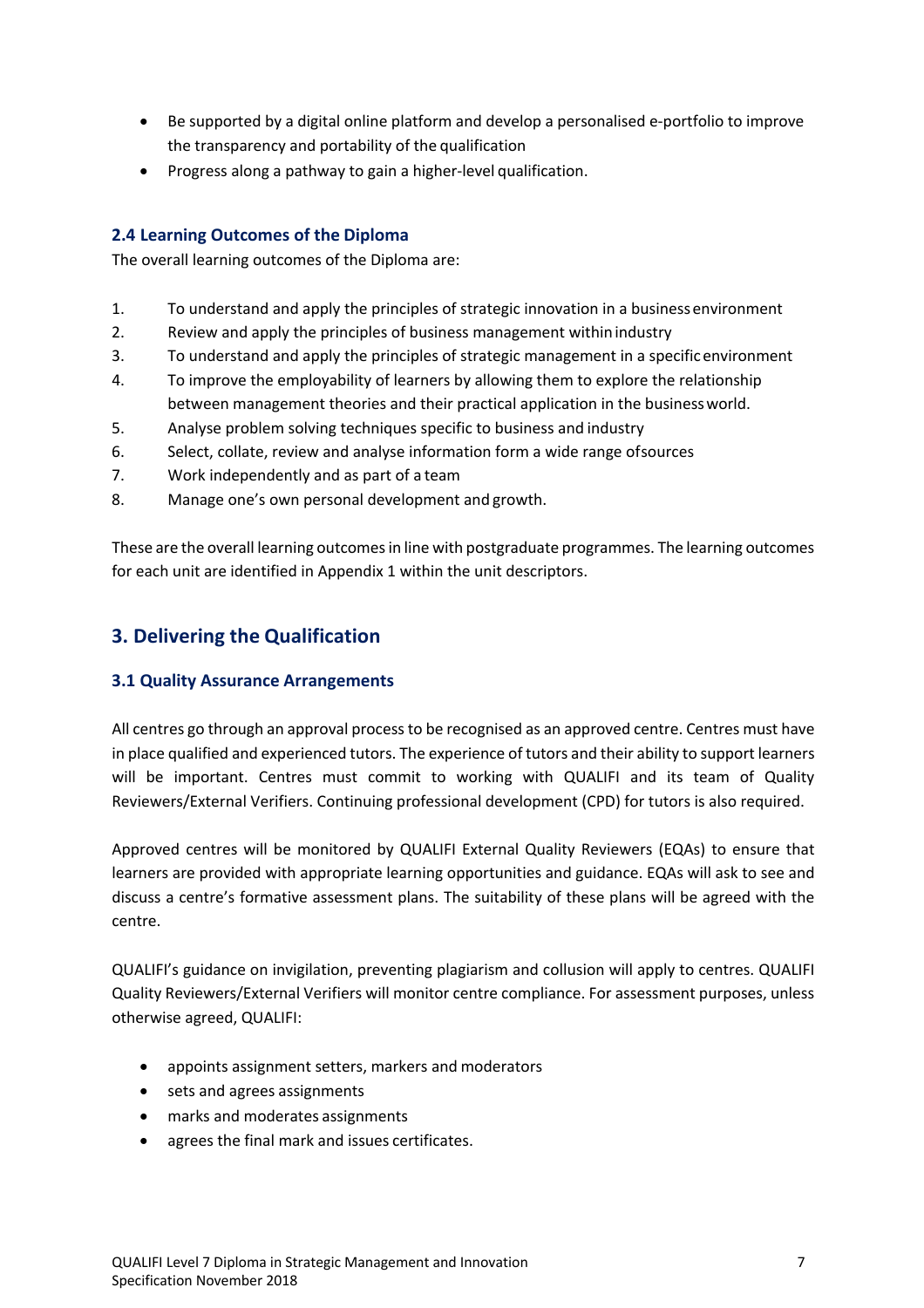QUALIFI's 'Handbook on Guidance and Requirements for Assessment and Marking' will apply to its assignment setters, markers and moderators.

# **3.2 Access to Study**

All learners should be invited to an induction event to be introduced to the programme in detail through presentations and discussions with tutors and the centre support team.

All learners should be issued with the Diploma handbook, a timetable and meet with their personal tutor and fellow learners. Centres should assess learners carefully to ensure that they take the right qualification and the right pathways or optional units, to allow them to progress to the next stage.

Centres should check the qualification structures and unit combinations carefully when advising learners. Centres will need to ensure that learners have access to a full range of information, advice and guidance in order to support them in making the necessary qualification and unit choices. When learners are recruited, centres need to give them accurate information on the title and focus of the qualification for which they are studying.

All learners must be registered with QUALIFI within 30 days of centre registration.

# **3.3 Entry Criteria**

The qualification has been designed to be accessible without artificial barriers that restrict access and progression. Entry to the qualification will be through centre interview and learners will be expected to hold the following

- Level 6 Qualification or;
- First Degree.

In certain circumstances, managers with considerable experience but no formal qualifications may be considered, subject to interview and being able to demonstrate their ability to cope with the demands of the programme.

In the case of applicants whose first language is not English, then IELTS 6 (or equivalent) is required. International Qualifications will be checked for appropriate matriculation to UK Higher Education postgraduate programmes. The applicants are normally required to produce two supporting references, at least one of which should preferably be academic.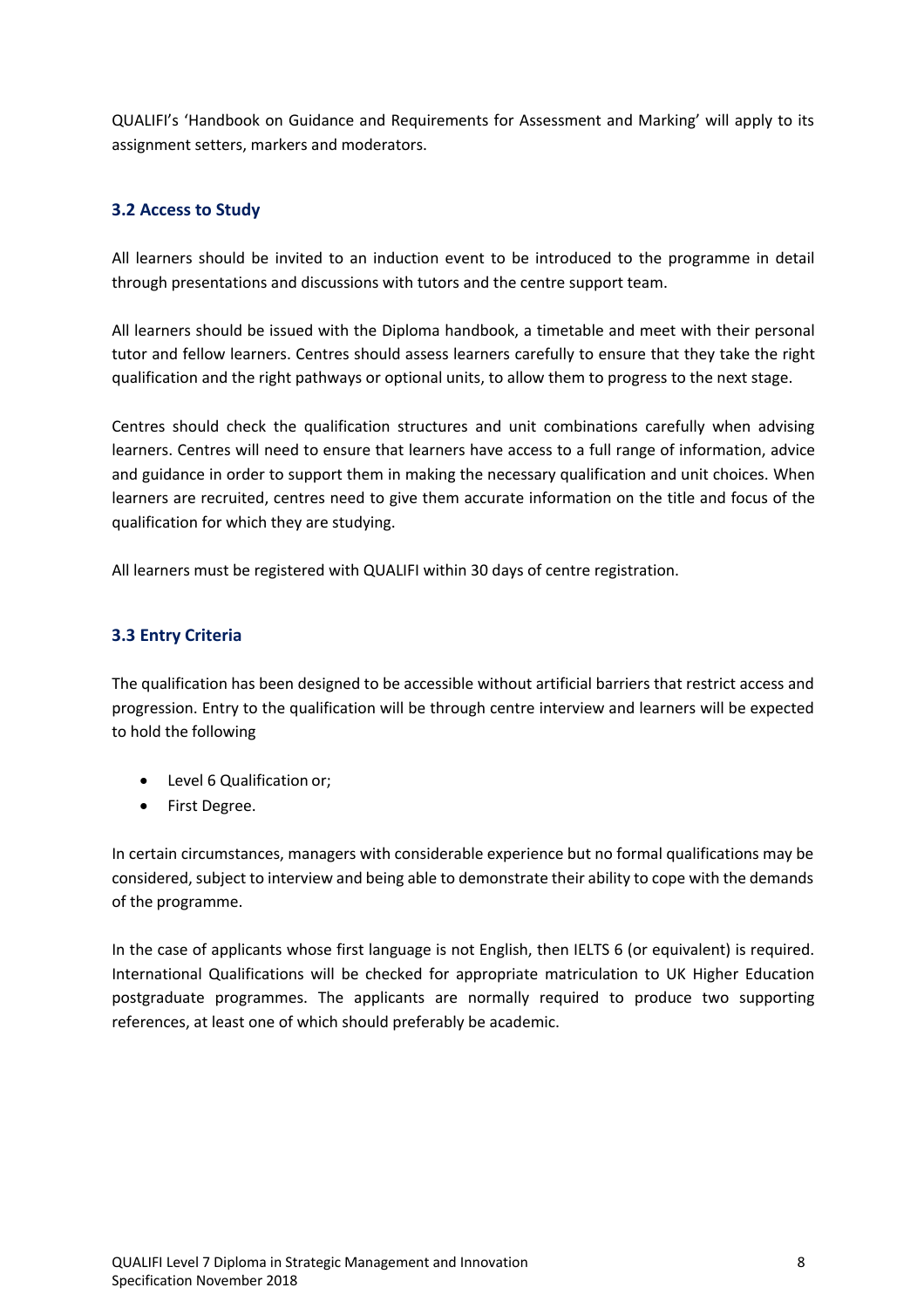# **4 Structure of the Qualification**

# **4.1 Units, Credits and Total Qualification Time (TQT)**

The QUALIFI Diploma in Strategic Management and Innovation is a Level 7 Qualification made up of 120 credits.

Units are 15 credits or 20 credits in value. These units have been designed from a learning time perspective and are expressed in terms of **Total Qualification Time (TQT)**. TQT is an estimate of the total amount of time that could reasonably be expected to be required for a student to achieve and demonstrate the achievement of the level of attainment necessary for the award of a Qualification. TQT includes undertaking each of the activities of Guided Learning, Directed Learning and Invigilated Assessment. This equates to 1200 hours of TQT.

Examples of activities which can contribute to Total Qualification Time include:

- guided learning
- independent and unsupervised research/learning
- unsupervised compilation of a portfolio of work experience
- unsupervised e-learning
- unsupervised e-assessment
- unsupervised coursework
- watching a pre-recorded podcast or webinar
- unsupervised work-based learning.

Guided Learning Hours (GLH) are defined as the time when a tutor is present to give specific guidance towards the learning aim being studied on a programme. This definition includes lectures, tutorials and supervised study in, for example, open learning centres and learning workshops. Guided Learning includes any supervised assessment activity; this includes invigilated examination and observed assessment and observed work-based practice.

Some examples of activities which can contribute to Guided Learning include:

- classroom-based learning supervised by a tutor
- work-based learning supervised by a tutor
- live webinar or telephone tutorial with a tutor in realtime
- e-learning supervised by a tutor in realtime
- all forms of assessment which take place under the immediate guidance or supervision of a tutor or other appropriate provider of education or training, including where the assessment is competence-based and may be turned into a learning opportunity.

# **4.2 Qualification Structure**

The overall structure of the course is based on seven units that cover a number of topics relating to learning outcomes. All seven units are mandatory.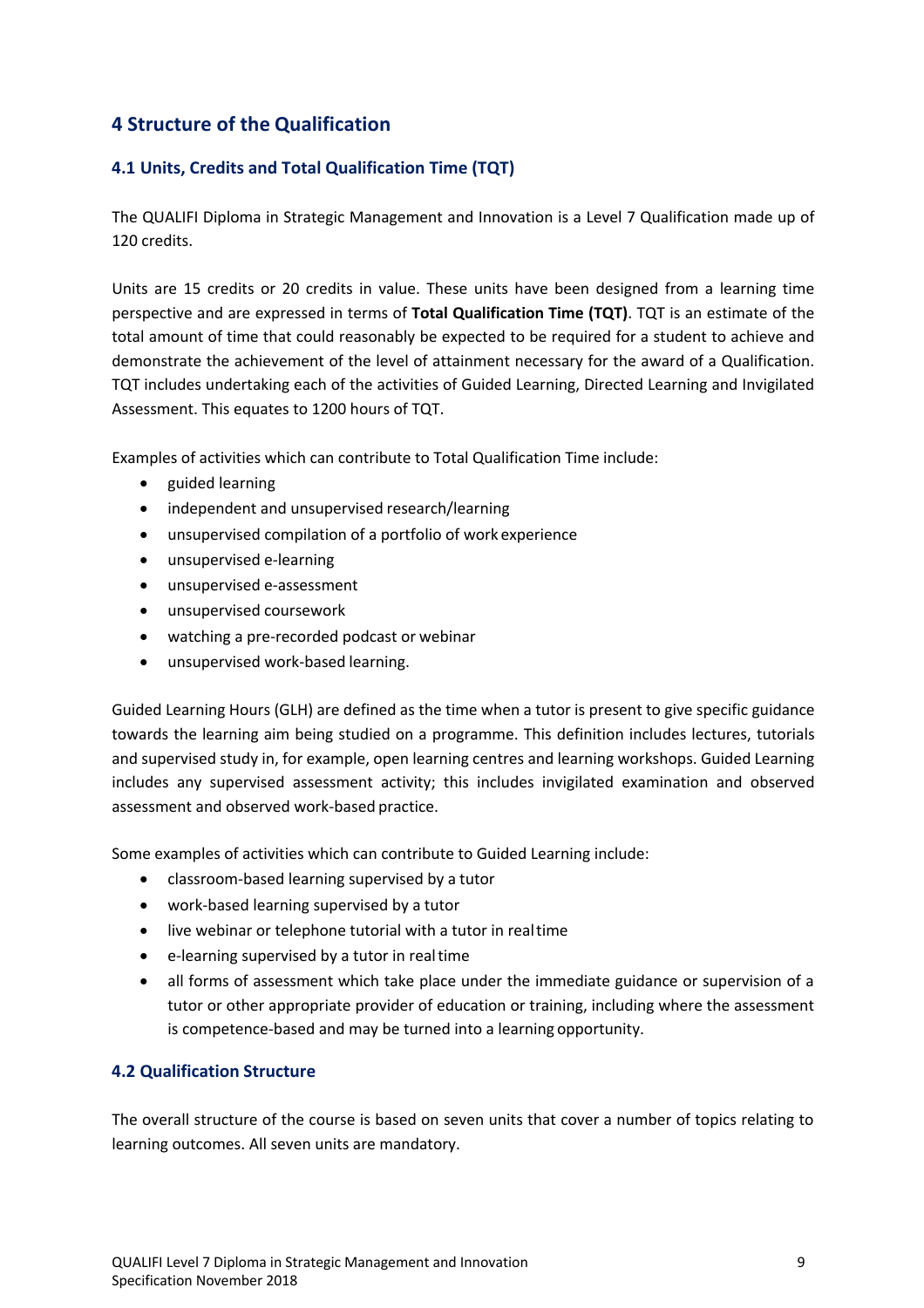Learners will be invited to attend lectures and workshops that will introduce the subject matter.

Learners must complete all units successfully and achieve 120 credits before the Diploma can be issued.

Formative assessments (weighted at 0%) may be used in lectures or tutorials to check knowledge and understanding of specific topics and subject areas.

Units require reflective exam sets and/or summative assessments for marking.

# **QUALIFI Level 7 Diploma in Strategic Management and Innovation**

The Level 7 Diploma focuses upon developing understanding, skills and abilities to equip the Learner with the awareness and aptitudes to be an effective strategic manager and leader.

| Unit<br>Reference | <b>Mandatory Units</b>                   | Level | <b>TQT</b> | <b>Credit</b> | <b>GLH</b> |
|-------------------|------------------------------------------|-------|------------|---------------|------------|
| QF703             | <b>Finance for Managers</b>              | 7     | 150        | 15            | 60         |
| QF706             | <b>Strategic Direction</b>               | 7     | 150        | 15            | 60         |
| QF708             | <b>Strategic Marketing</b>               | 7     | 150        | 15            | 60         |
| QF712             | Human Resource Planning                  | 7     | 150        | 15            | 60         |
| SMI701            | Marketing Strategy for Social Enterprise | 7     | 200        | 20            | 80         |
| <b>SMI702</b>     | <b>Global Marketing</b>                  | 7     | 200        | 20            | 80         |
| <b>SMI703</b>     | <b>Strategic Management</b>              | 7     | 200        | 20            | 80         |

Learners must complete the seven mandatory units.

# **4.3 Progression and Links to other QUALIFI Programmes**

Learners completing the **QUALIFI Level 7 Diploma in Strategic Management and Innovation** will allow progress to:

- the QUALIFI Level 8 Diploma in Strategic Management and Leadership,or
- a university partner to complete a dissertation to then receive a full master's degree,or
- directly into employment in an associated profession.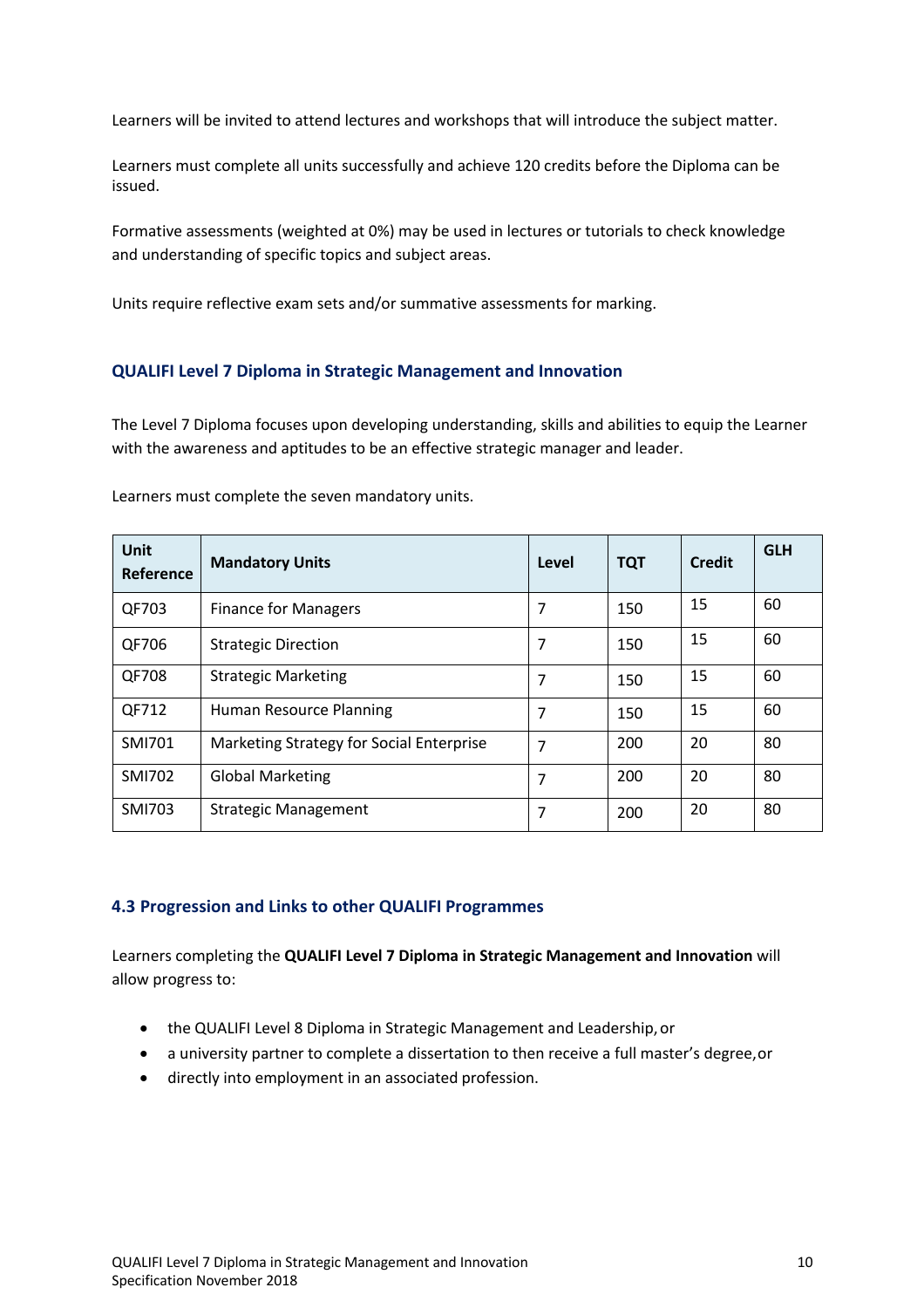## **4.4 University Exemptions**

QUALIFI has exemptions for learners to progress to a number of universities to complete a master's degree. This generally requires completion of a dissertation only.

The pathways are an indication of a learner's progress towards a university degree and are based on the university's review of QUALIFI's learning programmes and outcomes. Further information is available here http://www.QUALIFI.net/learning-pathways/

# **4.5 Recognition of Prior Learning**

Recognition of Prior Learning (RPL) is a method of assessment (leading to the award of credit) that considers whether learners can demonstrate that they can meet the assessment requirements for a unit through knowledge, understanding or skills they already possess, and so do not need to develop through a course of learning.

QUALIFI encourages centres to recognise learners' previous achievements and experiences whether at work, home or at leisure, as well as in the classroom. RPL provides a route for the recognition of the achievements resulting from continuous learning. RPL enables recognition of achievement from a range of activities using any valid assessment methodology. Provided that the assessment requirements of a given unit or qualification have been met, the use of RPL is acceptable for accrediting a unit, units or a whole qualification.

Evidence of learning must be valid and reliable. For full guidance on RPL please refer to QUALIFI's policy document on RPL.

# **5 Guidance to Teaching and Learning**

To ensure consistency and quality of delivery amongst centres, QUALIFI has outlined a number of policies and procedures required to ensure the very best standards are available to learners. These include:

- expertise of staff
- learning and teaching methods
- study skills
- learning resources
- personal development planning
- career opportunities.

The policies and procedures are available on request to all accredited centres or to those wishing to apply for accreditation to deliver QUALIFI qualifications.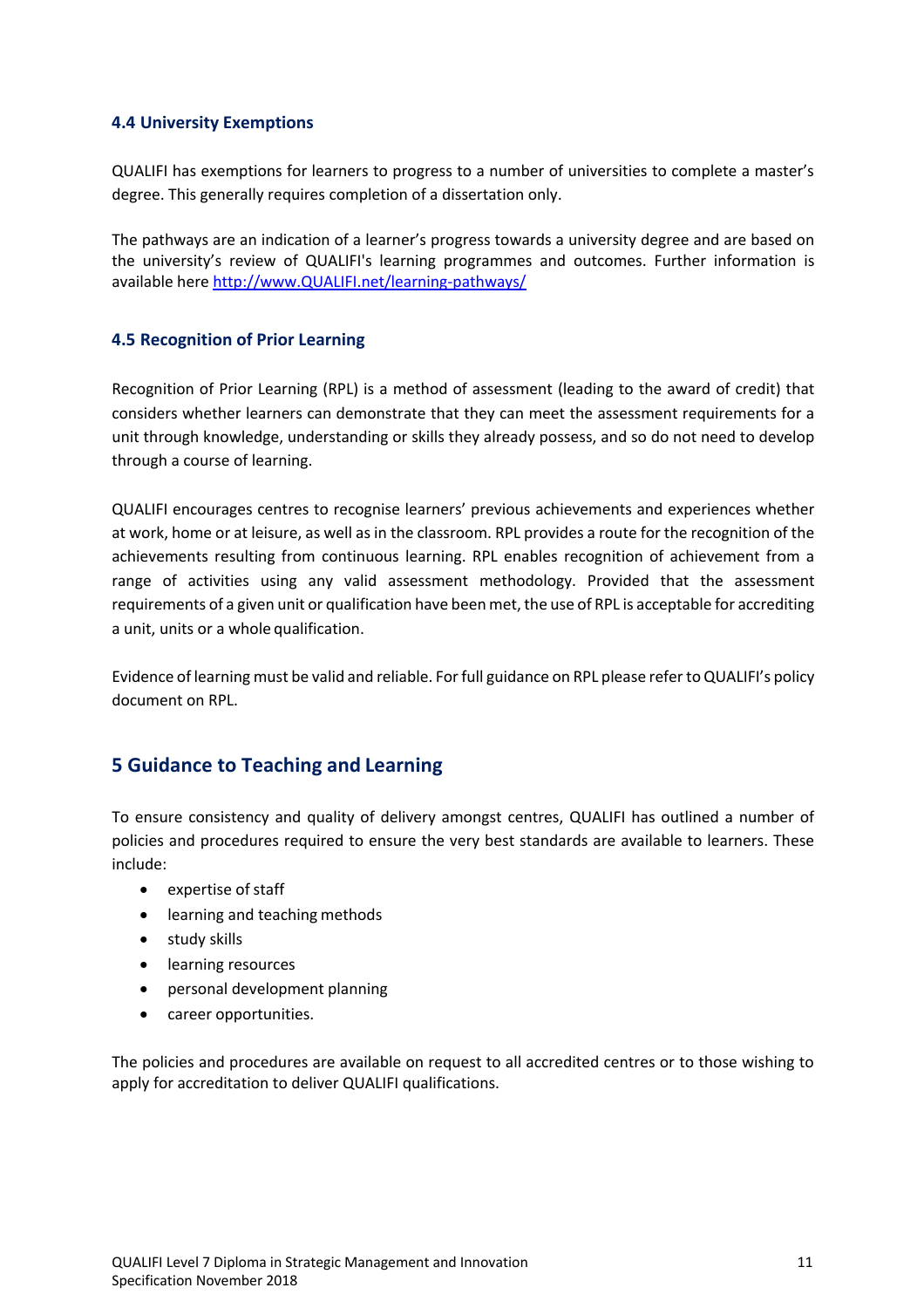# **6 Learner Support**

Centres should continue to support learners and encourage appropriate behaviour. To ensure consistency and quality of delivery amongst centres QUALIFI, has outlined a number of policies and procedures to ensure the very best standards are available to learners. These include:

- learners with disabilities
- health and safety
- conduct
- progression
- weekly timetable/attendance requirements.

The policies and procedures are available on request to all accredited centres or to those wishing to apply for accreditation to deliver QUALIFI qualifications.

## **6.1 Data Protection**

All personal information obtained from learners and other sources in connection with studies will be held securely and will be used during the course and after they leave the course for a variety of purposes. These should be all explained during the enrolment process at the commencement of learner studies. If learners or centres would like a more detailed explanation of the partner and QUALIFI policies on the use and disclosure of personal information, please contact QUALIFI via email support@QUALIFI-international.com

# **7. Assessment**

These qualifications are vocational as they can support a learner's career progression. To meet QUALIFI's aim to provide an appropriate assessment method each unit will be assessed through tasks that will be written in a way to make them realistic 'work-related' tasks wherever possible. Learners will need to demonstrate knowledge, understanding and. Original thought, problem solving and recommendations on actions will also be asked for from learners where appropriate for the unit. Intellectual rigour will be expected appropriate to the level ofthequalification.

Assignments will contain a question strand for each of the given unit's learning outcomes. The assignment tasks will address the LO (learning outcome) and AC (assessment criteria) requirements. Within assignments there will always be requirements for learners to engage with important and relevant theory that underpins the subject area.

The assignment questions will require learners to draw on real organisations to illustrate their answers. To support this activity during the programme of learning, centres are required to make sure that they include case studies of relevant organisations and, wherever possible, facilitate incompany opportunities for learners to undertake research and investigation projects and/or support the organisation with various tasks. Mature and part-time learners will ideally be able to draw on their personal work experience too.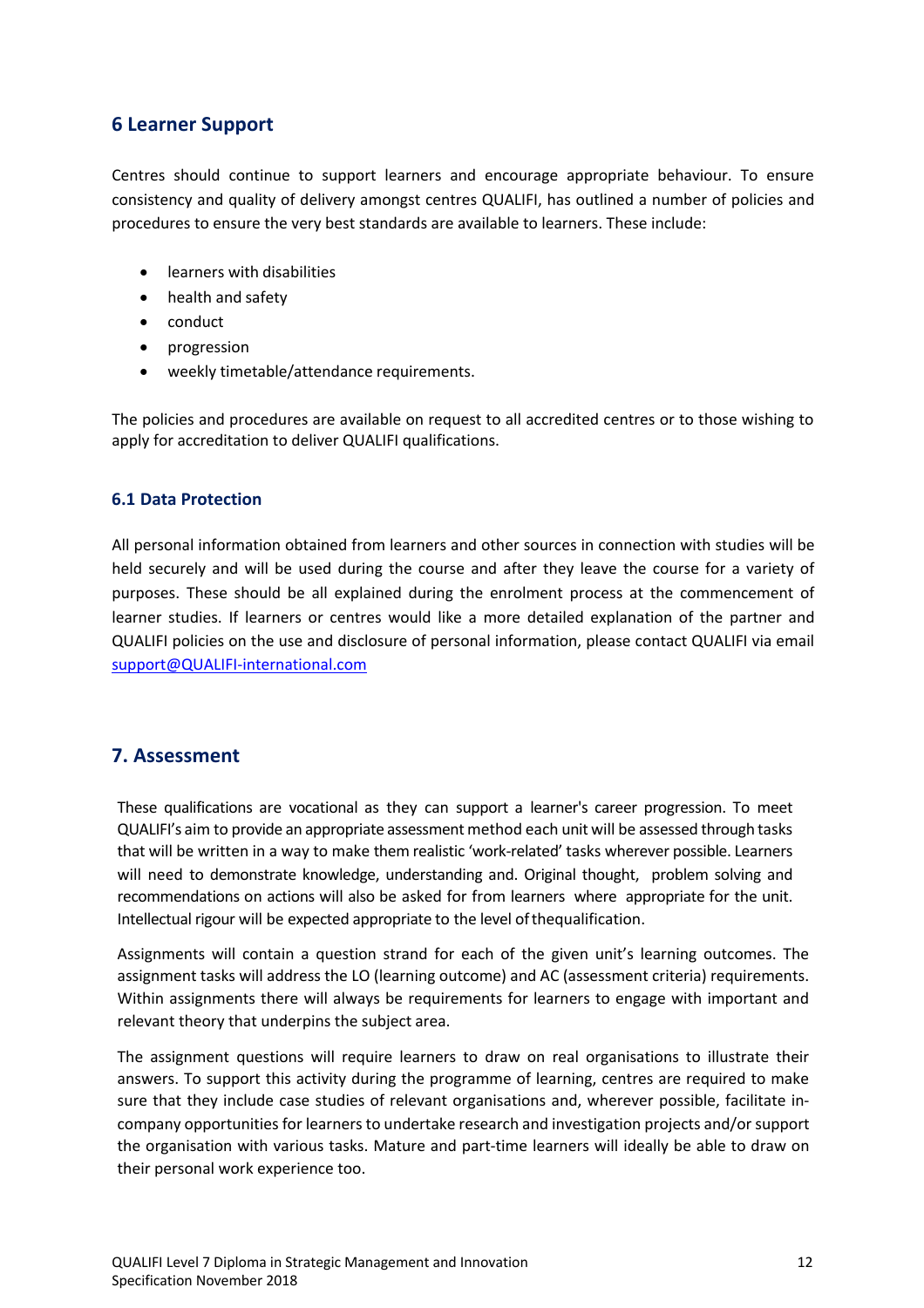Sample assessments and marking scheme are available on request as part of the Qualification Specification supplied to centres.

QUALIFI has an assessment policy and procedure documents that are available to all centres delivering this qualification. QUALIFI's 'Handbook on Guidance and Requirements for Assessment and Marking' covers the following:

- assessment strategy
- assessment arrangements for learners with a disability
- verification
- marking scheme/pass mark
- deferral after valid mitigating circumstances
- referral after failure
- dealing with difficulties in meeting assessment deadlines
- late submissions
- assessment boards
- appeals
- cheating and plagiarism
- referencing
- confidential material
- submission.

# **8. Course Regulations**

#### **8.1 Course Requirements**

Learners must complete all units and pass the appropriate mark to receive the full Diploma Award.

QUALIFI will issue certificates to all successful students through the registered centres.

# **8.2 Classification of Awards**

Where a candidate has achieved an overall average mark of at least 70% from all the units, QUALIFI may award a Distinction, although offering such a grade to individual candidates is at the discretion of QUALIFI, and is not normally given after any successful referral attempts.

Decisions about the overall classification of awards are made by QUALIFI through the application of the academic and relevant course regulations. It is based on the Average Percentage Mark (APM) or, at the discretion of QUALIFI, on the basis of your overall profile and performance subject to the minimum requirements.

# **8.3. Learner Voice**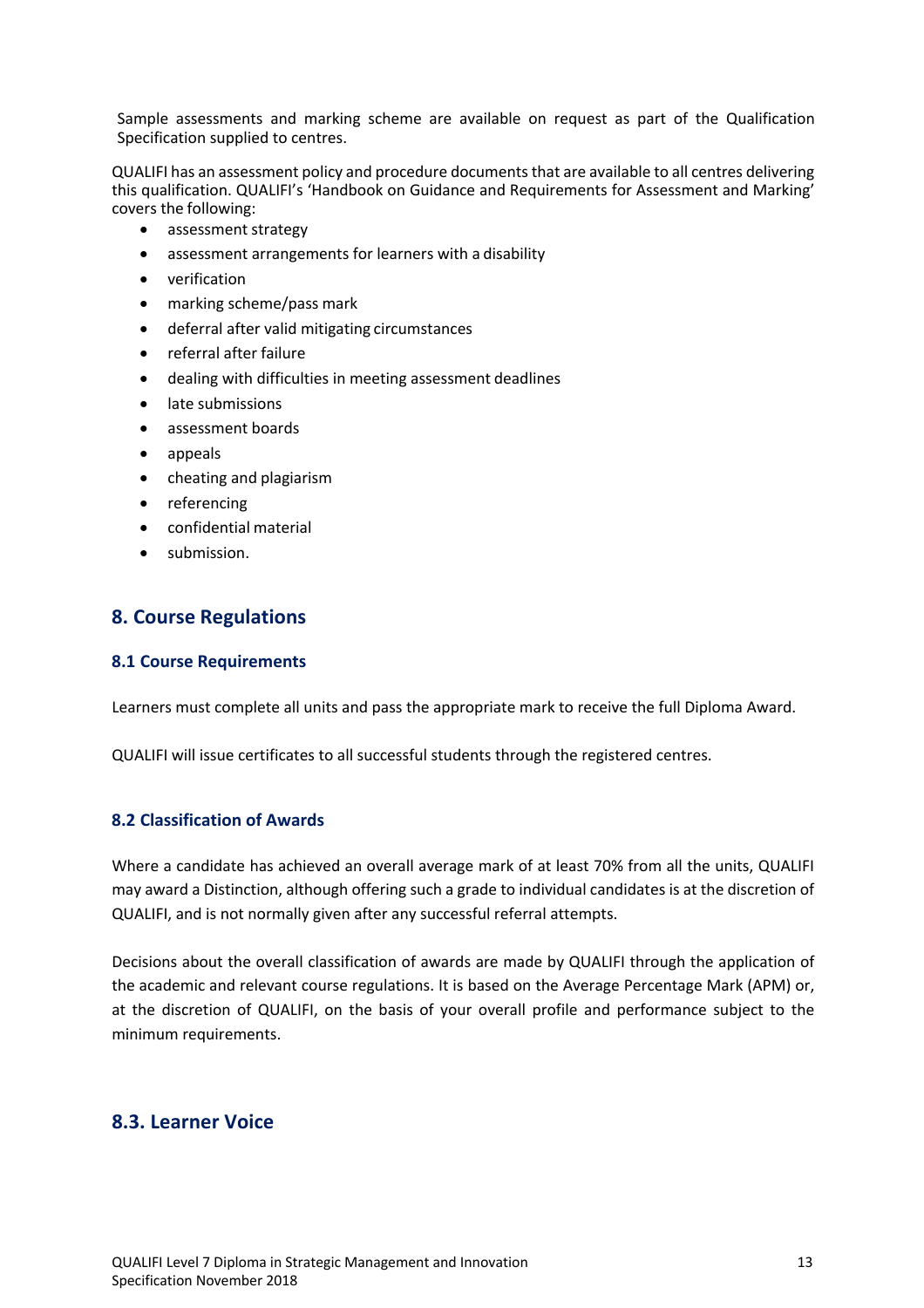Learners can play an important part in improving the quality of this course through the feedback they give. In addition to the ongoing discussion with the course team throughout the year, there is a range of mechanisms for learners to feed back about their experience of teaching andlearning.

# **8.4 Complaints**

QUALIFI recognises that there may be occasions when learners and centres have cause for complaint about the service received. When this happens, the complaints procedure is intended to provide an accessible, fair and straightforward system that ensures as an effective, prompt and appropriate response as possible.

For more information on our formal complaints procedure please contact in the first instance or email: support@QUALIFI-international.com

# **9 Equality and Diversity**

QUALIFI recognises that discrimination and victimisation are unacceptable and that it is in the interests of QUALIFI employees to utilise the skills of the total workforce. It is our aim to ensure that no employee or other representative of QUALIFI receives less favourable facilities or treatment (either directly or indirectly) in recruitment or employment on grounds of age, disability, gender/gender reassignment, marriage/civil partnership, pregnancy/maternity, race, religion or belief, sex, or sexual orientation (protected characteristics).

Our aim is that our workforce will be truly representative of all sections of society and each employee feels respected and able to give their best. We oppose all forms of unlawful and unfair discrimination or victimisation. To that end the purpose of this policy is to provide equality and fairness for all.

Our staff will not discriminate directly or indirectly, or harass customers or clients because of age, disability, gender reassignment, pregnancy and maternity, race, religion or belief, sex, and sexual orientation in the provision of QUALIFI's goods or services.

This policy and the associated arrangements shall operate in accordance with statutory requirements, particularly the Equality Act 2010 https://www.gov.uk/equality-act-2010-guidance. In addition, full account will be taken of any guidance or codes of practice issued by the Equality and Human Rights Commission, any government departments, and any other statutory bodies.

The policy document will be monitored and reviewed annually and can be downloaded from our website or by making contact with QUALIFI.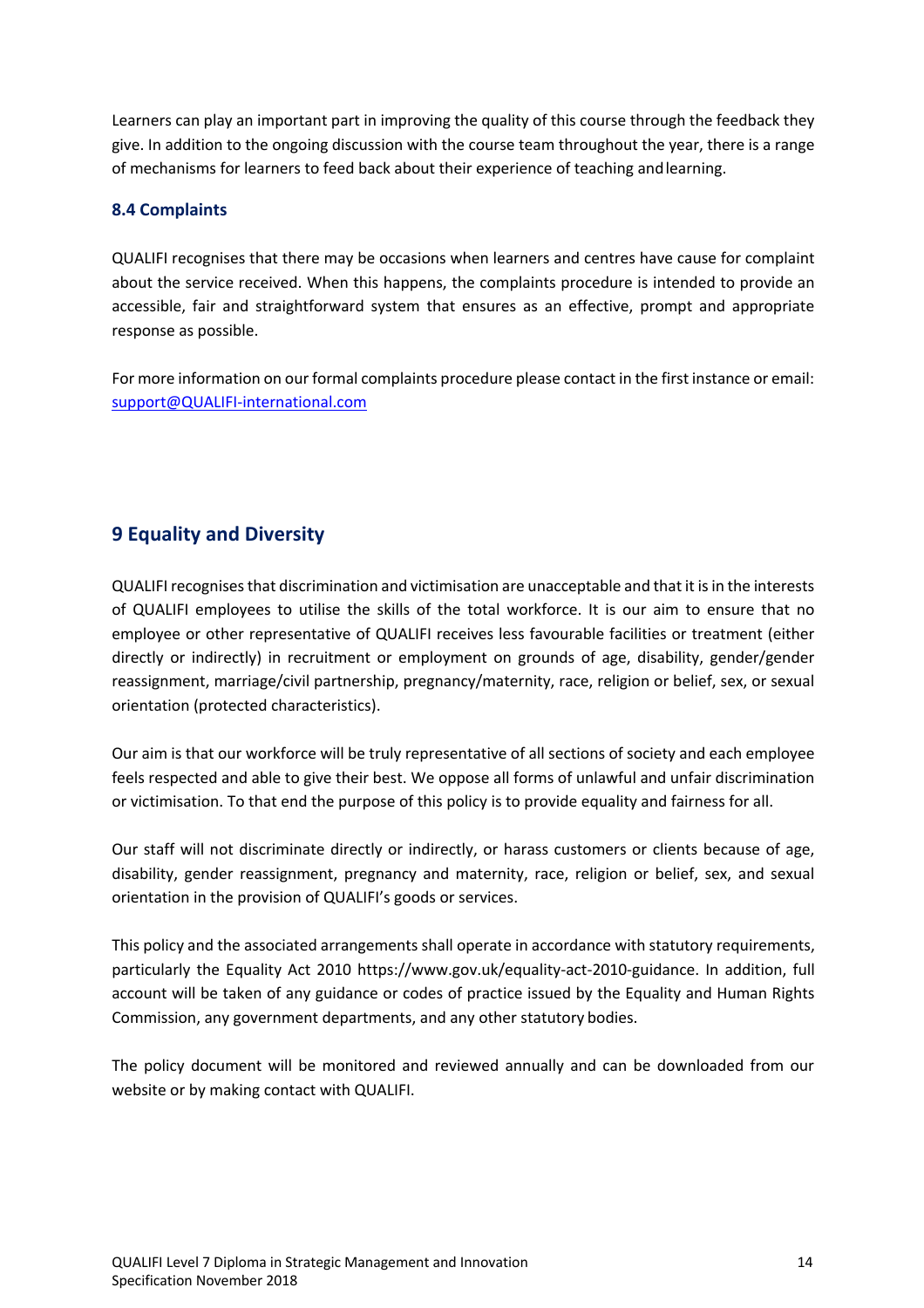# **10. Further Professional Development and Training**

QUALIFI supports UK and international customers with training related to our qualifications. This support is available through a choice of training options offered through publications or through customised training at your centre.

The support we offer focuses on a range of issues including:

- planning for the delivery of a new programme
- planning for assessment and grading
- developing effective assignments
- building your team and teamwork skills
- developing student-centred learning and teaching approaches
- building in effective and efficient quality assurance systems.

You can request customised training through your registered centre in the first instance. If you need to contact QUALIFI directly:

Our customer service number: +44 (0)115 888 2323 or +44 (0)208 123 2946

Or email: support@QUALIFI-international.com

Website: www.QUALIFI.net www.QUALIFI-international.com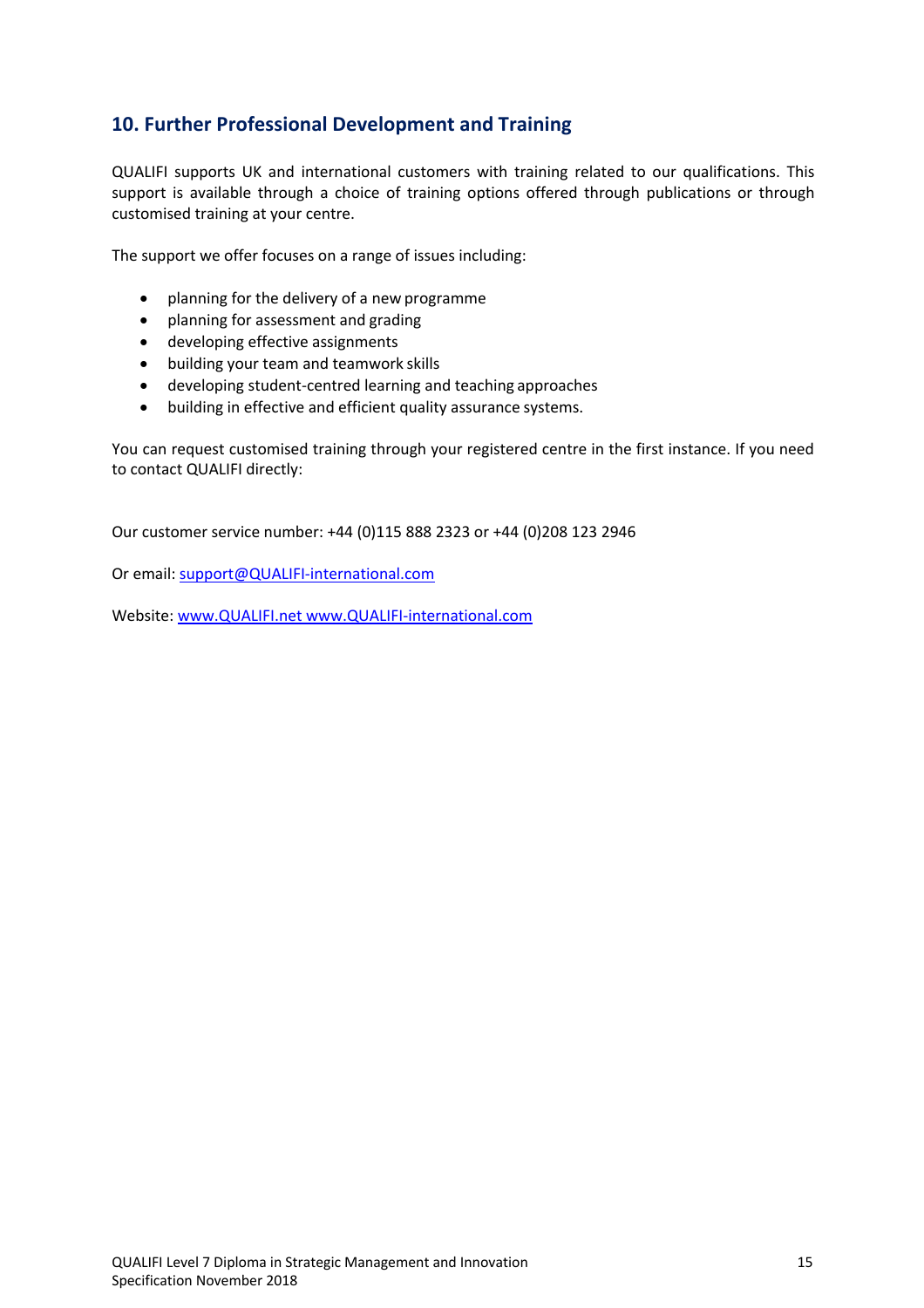# **Appendix 1: Unit Descriptors**

# **Unit QF703: Finance for Managers**

Unit code: D/506/9071 RQF level: 7

**Aim**

This unit is geared towards supporting Learners in understanding and using financial information and data. This unit is important to Learners as it support decision making.

#### **Learning Outcomes and Assessment Criteria**

| <b>Learning Outcomes</b>                                                                                           | <b>Assessment Criteria</b>                                                                                                                                                               |  |  |
|--------------------------------------------------------------------------------------------------------------------|------------------------------------------------------------------------------------------------------------------------------------------------------------------------------------------|--|--|
| 1. Be able to analyse<br>financial information and<br>data                                                         | 1.1 Determine what financial information is needed and assess its<br>validity                                                                                                            |  |  |
|                                                                                                                    | 1.2 Analyse different financial documents and information and<br>formulate conclusions about financial performance levels and needs<br>of stakeholders                                   |  |  |
|                                                                                                                    | 1.3 Conduct comparative analysis of financial information and data                                                                                                                       |  |  |
|                                                                                                                    | 1.4 Critically review and question financial information and data                                                                                                                        |  |  |
| 2.<br><b>Be</b><br>able<br>to<br>assess<br>budgets and their ability to<br>organisational<br>support<br>objectives | 2.1 Identify how a budget can be produced taking into account<br>financial constraints and achievement of targets and accounting<br>conventions                                          |  |  |
|                                                                                                                    | 2.2 Be able to assess a budget                                                                                                                                                           |  |  |
|                                                                                                                    | 2.1 Identify how a budget for a complex organization can support<br>organizational objectives and targets whilst taking into account<br>financial constraints and accounting conventions |  |  |
| 3. Be able to evaluate<br>financial<br>proposals<br>for<br>expenditure provided by<br>others                       | 3.1 Identify criteria by which proposals can be judged                                                                                                                                   |  |  |
|                                                                                                                    | 3.2 Critically analyse the viability of a proposal for expenditure                                                                                                                       |  |  |
|                                                                                                                    | 3.3 Identify the strengths and weaknesses of a proposal and give                                                                                                                         |  |  |
|                                                                                                                    | feedback on the financial proposal                                                                                                                                                       |  |  |
|                                                                                                                    | 3.4 Analyse the viability of a proposal for expenditure                                                                                                                                  |  |  |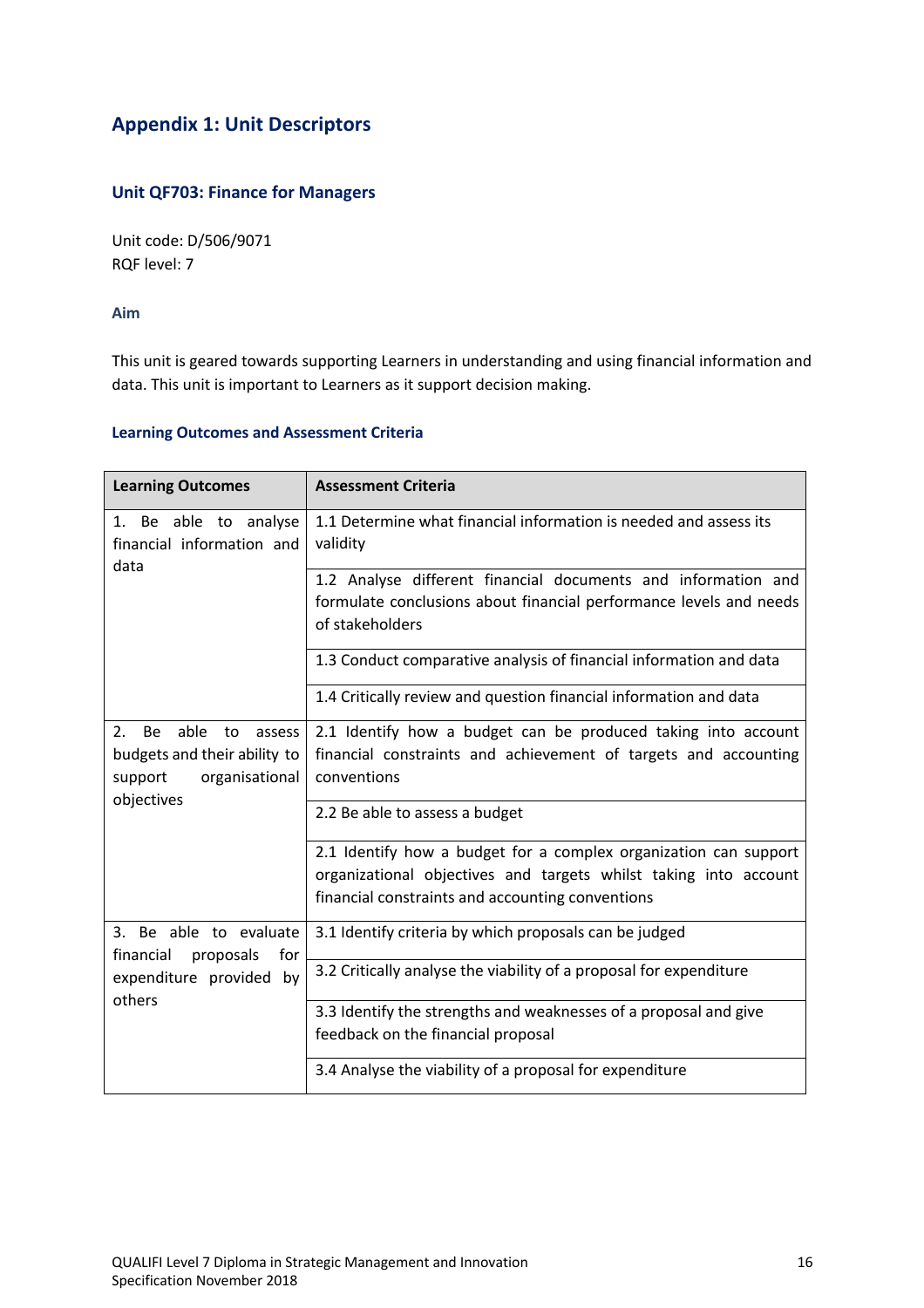#### **Indicative Content**

- Context: Financial Accounting and Management Accounting
- Basic accounting concepts, e.g. profit, cash, matching
- Difference between capital & revenue, sources of financial & cost data
- Financial Analysis
- Budgeting and cash flows
- Costing methods and overhead allocations
- Return on Investment calculations
- The role of depreciation
- Cost / profit centres and allocating costs
- Analysis of financial data, cost benefit analysis
- Lean Methods and Lean accounting
- The difference between data and information
- Sources of data and information

Learners will further be introduced to, and encouraged to discuss, some of the management models, concepts and ideas which could be used to help them set departmental, project, team and their own objectives.

## **Core Texts**

There are two set of core text: one to support UK accounting rules and treatment of depreciation and tax. And the second to support US accounting rules and treatment of depreciation andtax

# **Core Text (US)**

- Horngren's Financial & Managerial Accounting, The Managerial Chapters and The Financial Chapters, Global Edition, 5th Edition
- Introduction to Management Accounting Global Edition, 16th Edition, Charles Horngren, Gary Sundem, William Stratton, Dave Burgstahler, Jeff Schatzberg, Feb 2013,

# **Core Text (UK)**

- Introduction to bookkeeping and accounting Kindle Edition, by The Open University
- Accounting Paperback 5 Apr 2013, by Michael J. Jones. This includes students on both accounting and non–accounting degrees and also MBA students.

#### **Suggested Resources (US)**

- Financial Accounting Standards Board
- American Institute of Certified PublicAccountants
- International Accounting Standards Board
- International Financial Reporting Standards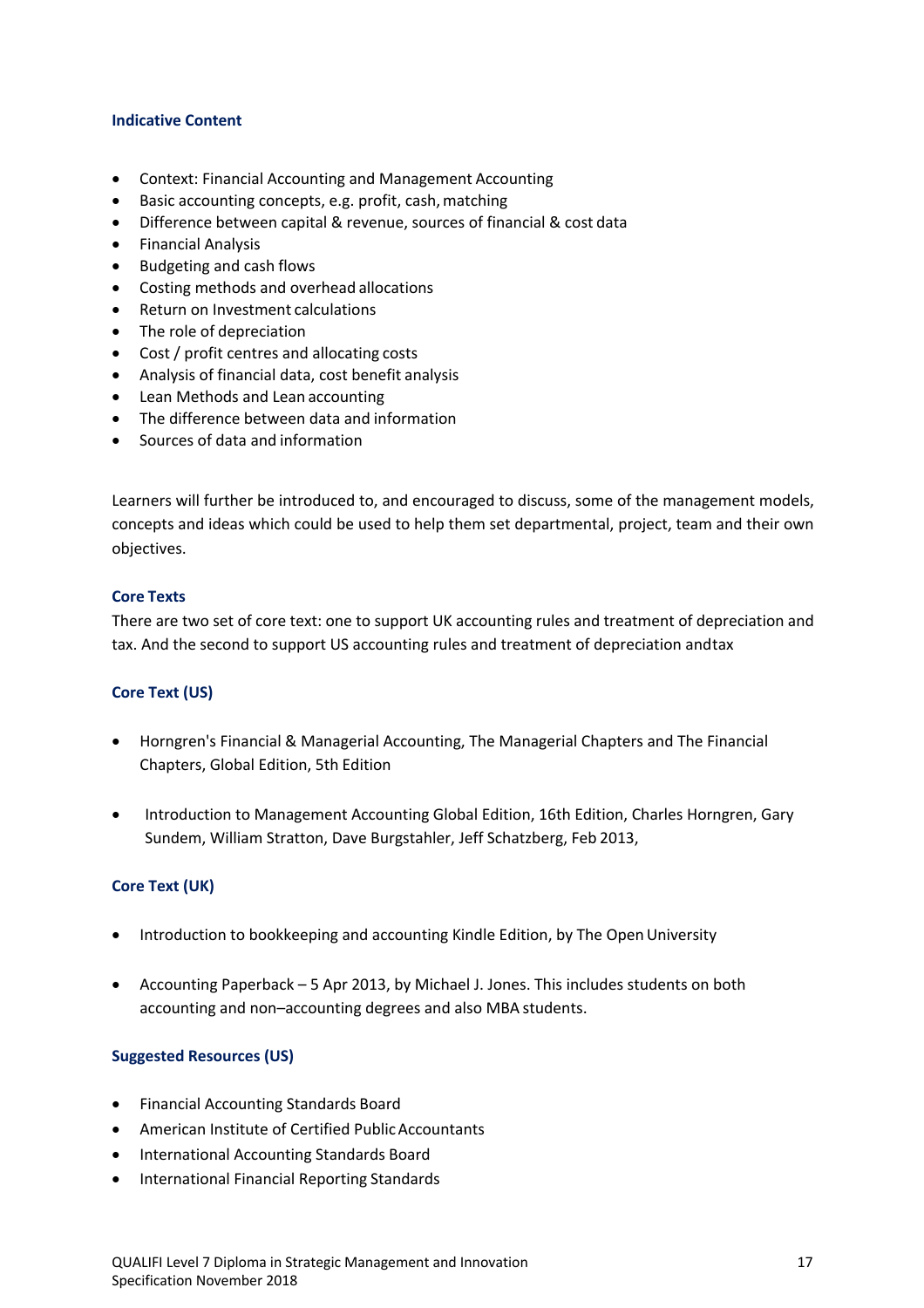• http://aaajournals.org/doi/full/10.2308/accr-10297

# **Suggested Resources (UK)**

- http://www.accaglobal.com/uk/en.html
- http://www.aca.org.uk/
- https://www.cipfa.org/
- http://www.icaew.com/en/about-icaew/what-is-chartered-accountancy/major-accountancybodies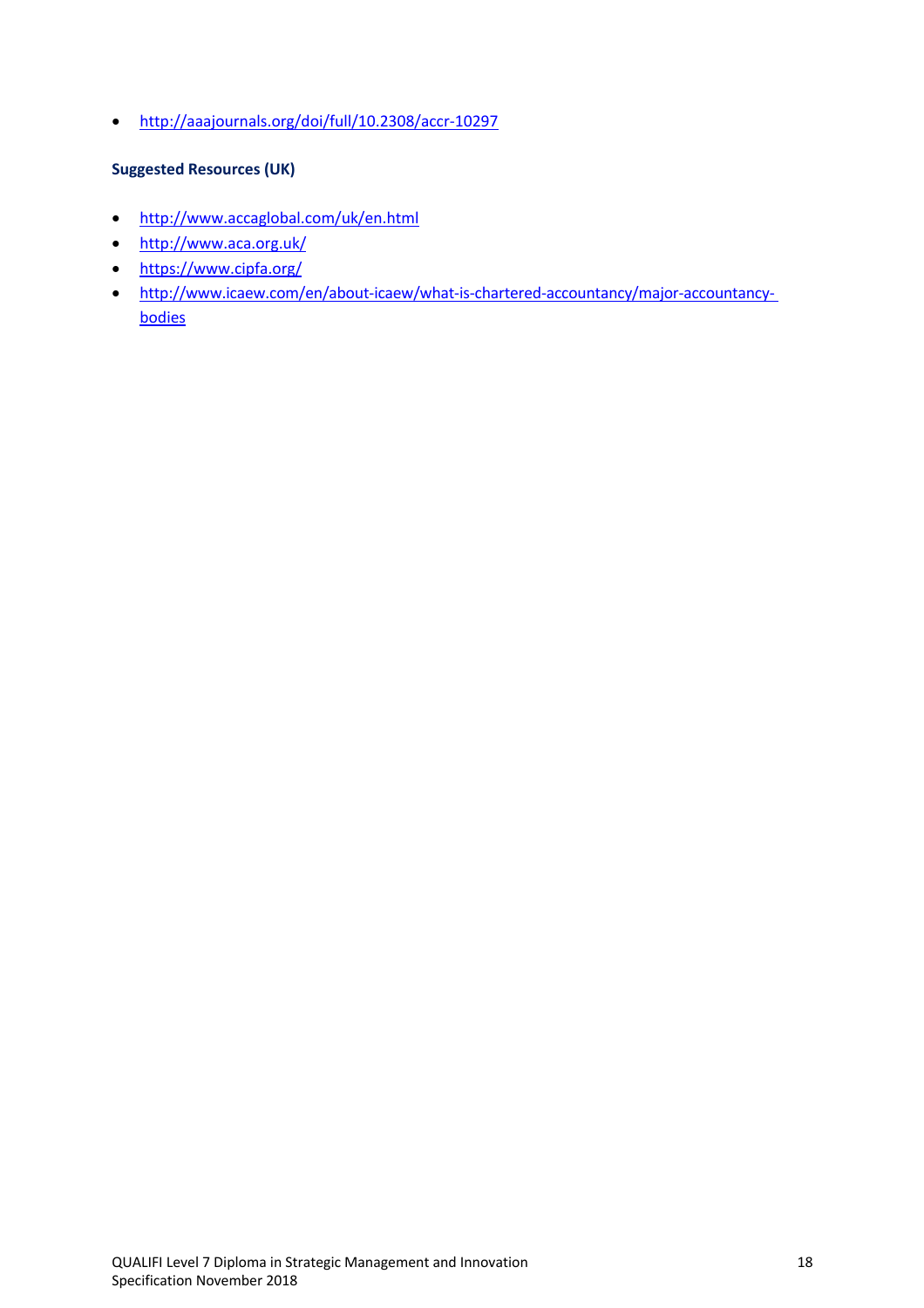# **Unit QF706: Strategic Direction**

Unit code: D/506/9068 RQF level: 7

## **Aim**

The unit will explore the strategic aims and objectives of an organisation and their significance in setting direction, identifying success and progress for the organisation. The unit will also explore where different strategic options may lead the organisation to change its direction.

| <b>Learning Outcomes</b>                                                                                               | <b>Assessment Criteria</b>                                                                                                                                                      |
|------------------------------------------------------------------------------------------------------------------------|---------------------------------------------------------------------------------------------------------------------------------------------------------------------------------|
| 1. Be able to review and<br>determine<br>the<br>organisation's<br>strategic<br>aims and objectives                     | 1.1 Critically analyse the existing strategic aims and objectives of the<br>organisation                                                                                        |
|                                                                                                                        | 1.2 Undertake a critical evaluation of the components of current<br>organisational strategy                                                                                     |
|                                                                                                                        | 1.3 Critically analyse the factors affecting the strategic aims of<br>organisational strategy over the short and medium term                                                    |
| 2. Be able to evaluate<br>towards<br>progress<br>organisational<br>achieving<br>strategic<br>aims<br>and<br>objectives | 2.1 Apply a range of diagnostic and analytical tools to audit and<br>assess progress towards existing strategic aims and objectives                                             |
|                                                                                                                        | 2.2 Take responsibility for and critically assess the expectations of all<br>stakeholders and their influence upon future organisational strategy                               |
|                                                                                                                        | 2.3 Critically analyse, interpret and produce an evaluation of the<br>existing organisational strategic position and progress towards<br>achieving the existing strategy        |
| 3. Be able to determine<br>evaluate<br>strategic<br>and<br>options to support a new<br>strategic position              | 3.1 Critically evaluate and develop a range of alternative strategic<br>options to meet organisational strategic aims, direction and objectives<br>in the short and medium term |
|                                                                                                                        | 3.2 Determine and justify the existing strategic option that can meet<br>the revised strategic position                                                                         |

## **Learning Outcomes and Assessment Criteria**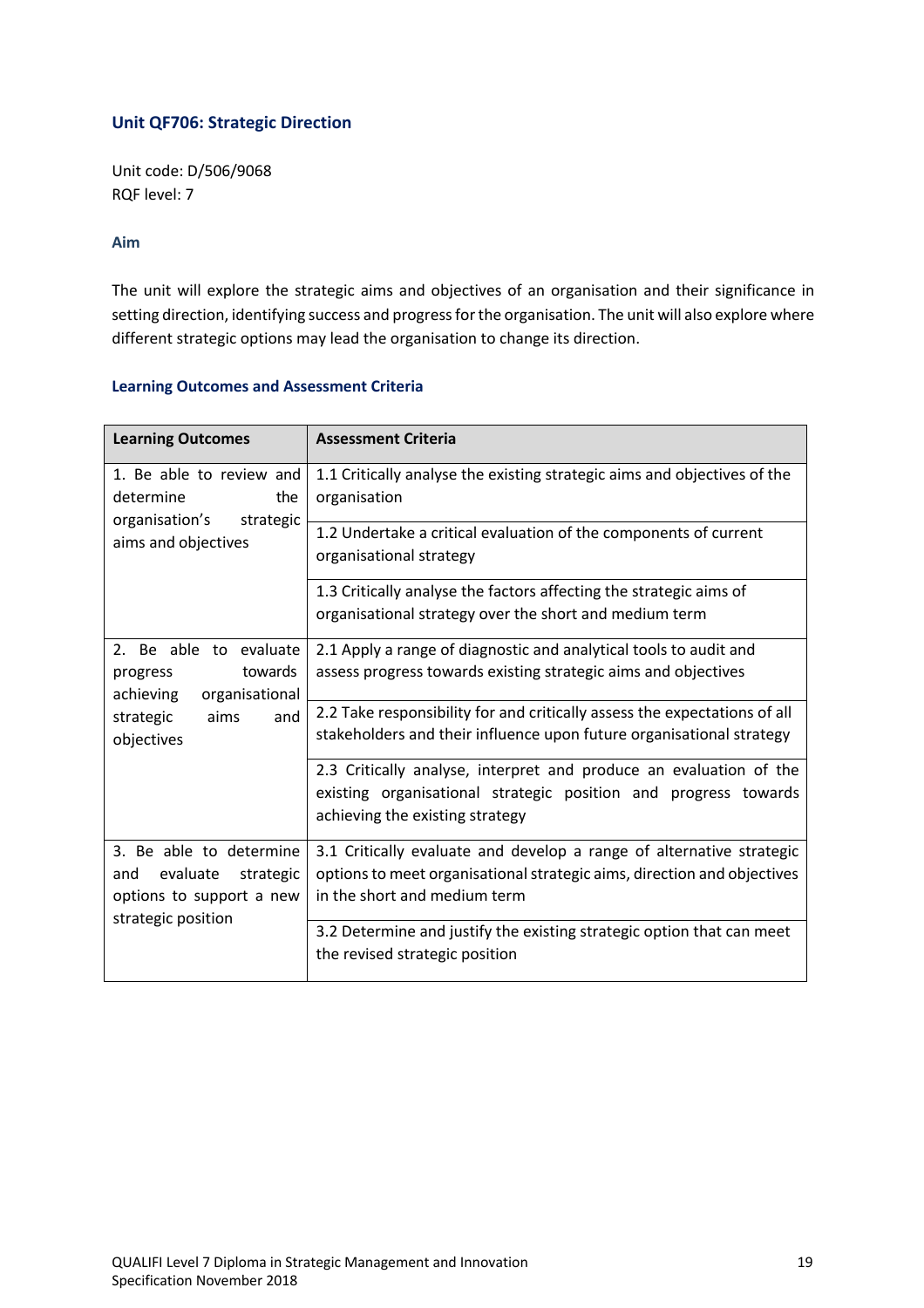## **Indicative Content**

In this unit learners will be introduced to some of the concepts, ideas and models which underpin an organisation setting or taking a strategic direction. The models and concepts to be discussed include:

- Evaluate each component part of the chosen strategicplan
- Analyse the factors affecting the strategic plan of your choice
- Internal and external change drivers
- Structured evaluation of the organisation's strategic position
- Strategic options to meet strategic aims and objectives
- Justifying strategic options
- Evaluating the expectations of all stakeholders
- Medelow Johnson, Whittington and Scholes
- POSIWID and organisational purpose

## **Core Text**

Exploring Strategy, Johnson, G, Whittington, R and Scholes, K. London Financial Times / Prentice Hall 9th Edition 2011

## **Suggested Resources**

- The Art of Strategy. (Avinash K. Dixit)
- Competitive Strategy Techniques. (Professor Michael Porter)
- Blue Ocean Strategy. (W. Chan Kim)
- Good Strategy Bad Strategy. ( Richard Rumelt)
- The Lean Start-up. (Eric Ries)
- $\bullet$  Strategy. (B. H. Liddell Hart)
- The Innovators Dilemma. (Clayton M. Christiansen)
- Completive Advantage. (Professor Michael Porter)
- Strategic Safari. (Henry Mintzberg)
- Competitive Advantage. (Johnson and Scholes)
- Grant, R., (2007) Contemporary Strategy Analysis 6th Ed., Pearson
- Lynch, R., (2005) Corporate Strategy 4th Ed., F-T/Prentice Hall
- Mintzberg, H., (2007) Tracking Strategies: Towards a General Theory, OUP
- Ringland, G. (2004) Scenario Planning. Wiley
- Van der Heijden, K. (2004) Scenarios: The Art of the Strategic Conversation.Wiley
- Whittington R (2001) What is Strategy and does it matter? 2nd Ed. Thomson Learning
- Stacey, R., (2011) Strategic Management and Organisational Dynamics: The Challenge of Complexity to Ways of Thinking about Organisations. 6th ed. Harlow, England, New York: Financial Times Prentice Hall.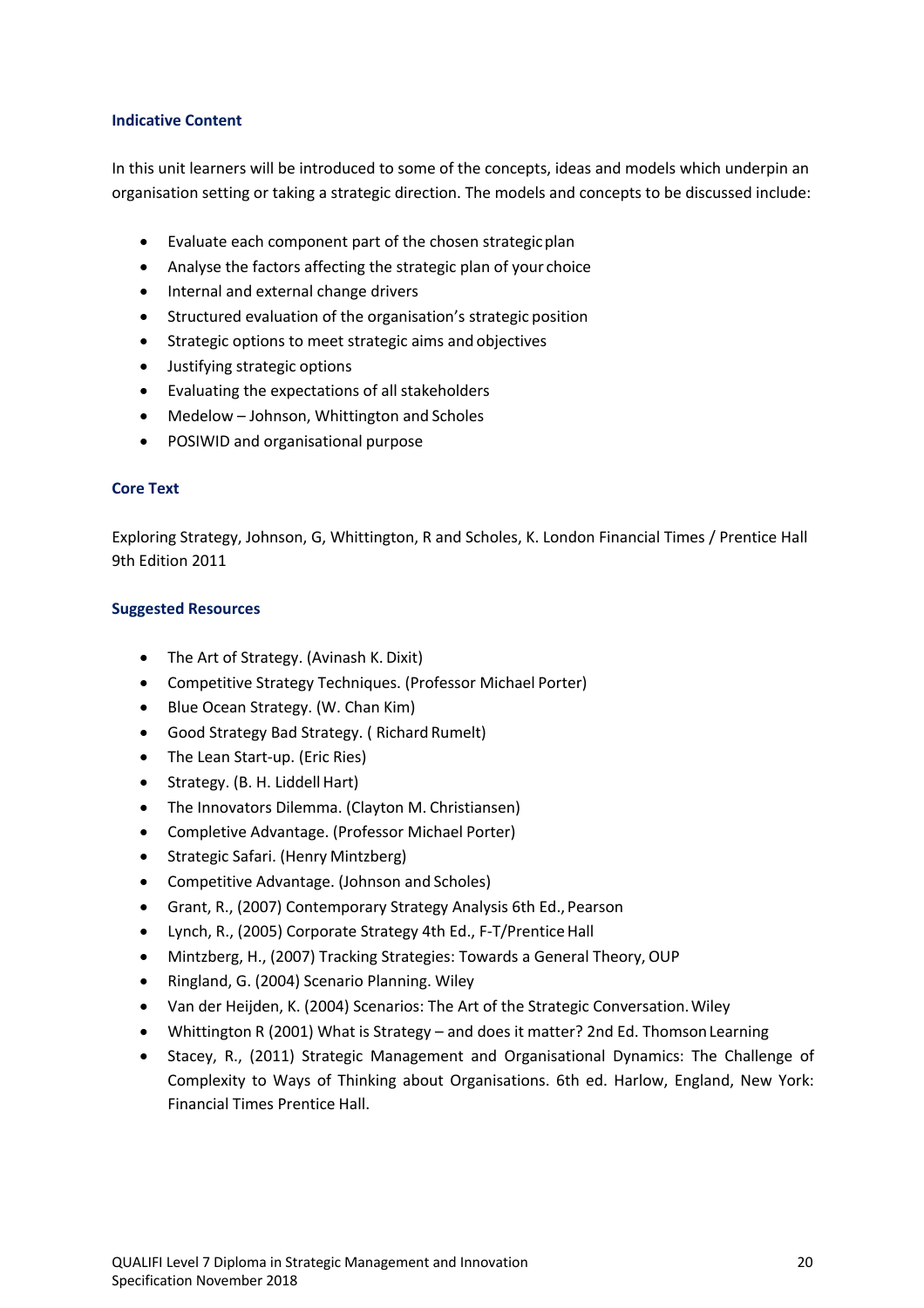# **Unit QF708: Strategic Marketing**

Unit code: M/506/9074 RQF level: 7

#### **Aim**

The unit will investigate underlying models, techniques and theories that underpin marketing and can contribute to strategic objectives. It will also provide Learners with a critical understanding of the marketing function within complexorganisations.

| <b>Learning Outcomes</b>                       | <b>Assessment Criteria</b>                                                                        |
|------------------------------------------------|---------------------------------------------------------------------------------------------------|
| 1.<br>Be<br>able<br>to                         | 1.1 Critically evaluate how marketing techniques and tools can support                            |
| understand<br>the<br>relationship<br>between   | the strategy of an organisation and how this impacts on the marketing<br>plan                     |
| the marketing plan and                         | 1.2 Determine marketing methodologies and approaches that contribute                              |
| strategic objectives                           | to a marketing plan within complex organizations                                                  |
|                                                | 1.3 Address risk associated with the marketing plan                                               |
| 2. Be able to produce a                        | 2.1 Critically analyse the components of a marketing plan and the levels of                       |
| strategic marketing plan                       | importance of each component to the achievement of strategic objectives                           |
|                                                | 2.2 Address mitigation strategies for high risk components of the plan                            |
|                                                | 2.3 Develop a marketing plan that will achieve strategic objectives for a<br>complex organisation |
| 3. Be able to promote<br>the marketing plan in | 3.1 Discuss how the plan supports strategic objectives                                            |
| οf<br>strategic<br>support                     | 3.2 Develop an approach to gain agreement for the marketing plan that will                        |
| objectives                                     | change organisation actions and methods to achieve strategic objectives                           |
|                                                | 3.3 Critically evaluate and provide review measures for the agreed plan                           |

## **Learning Outcomes and Assessment Criteria**

## **Indicative Content**

- Marketing mix and principles of marketing
- Marketing research
- International marketing planning
- Methods and Techniques for collecting Data and Information
- Basic / Traditional Approaches to Strategy
- Marketing methodologies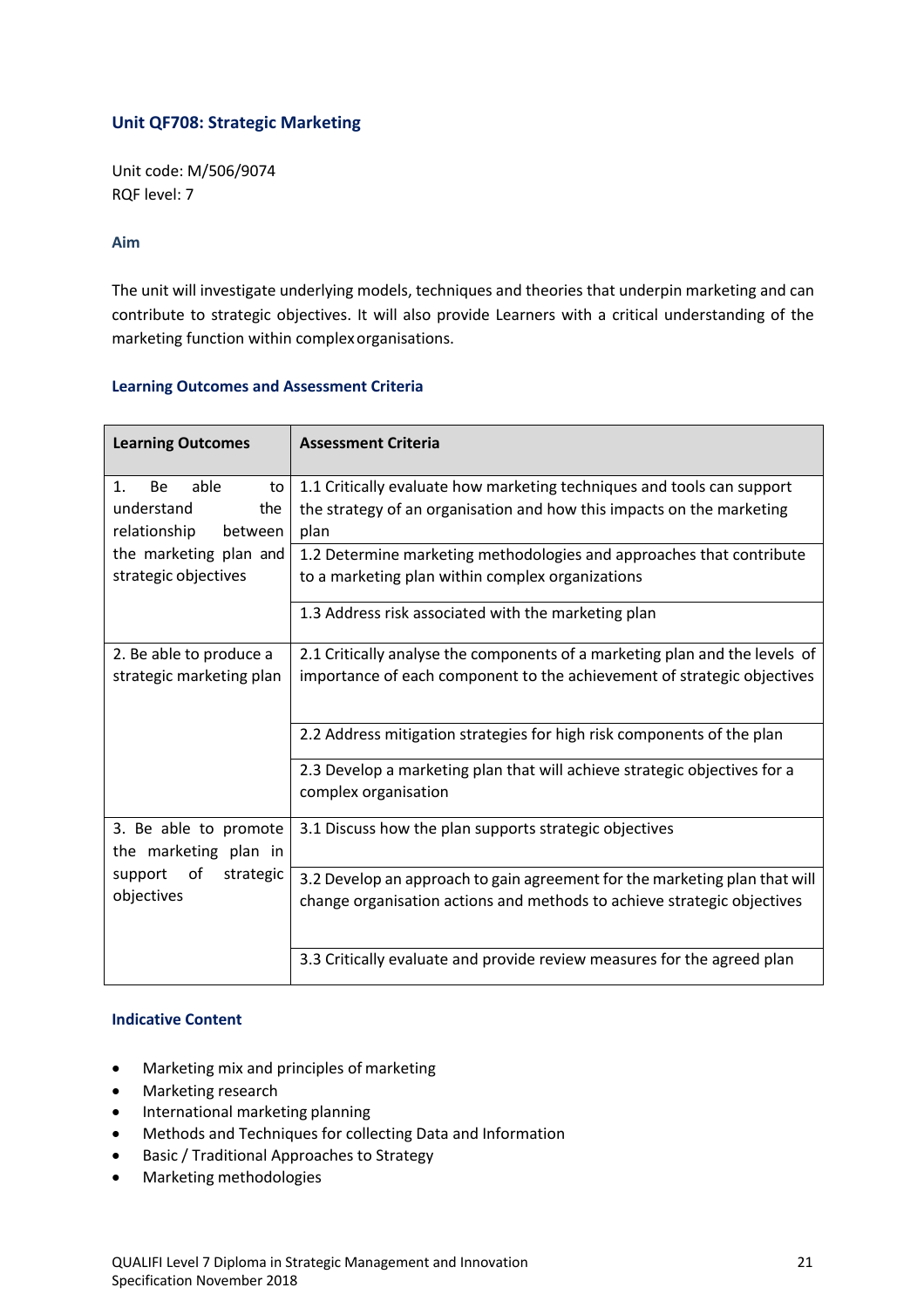- Diffusion of Innovation, Product life cycle and experience curve
- Issues of risk within a marketing plan
- Components of a Strategic Marketing Plan
- Brand & Advertising including Global Brands
- Advertising to Children
- The Regulatory Frameworks
- Use Product/Service Branding
- Behaviours and Attitudes
- Behavioural Measures of Loyalty
- Customer Service
- Digital and Global marketing
- Globalization theories and cases inpractice.
- Advertising to Children
- The Regulatory Frameworks

Learners will further be introduced to, and encouraged to discuss, some of the management models, concepts and ideas which could be used to help them set departmental, project, team and their own objectives.

#### **Core Text**

• Marketing by Paul Baines and Chris Fill, 3<sup>rd</sup> Edition, Oxford University Press

#### **Suggested Resources**

- Hollensen, S. (2013) Global Marketing Harlow, 6th Edn. PearsonEducation
- Friedman, Thomas L. (2006) The World is Flat: The Globalized World in the Twenty-First Century, Penguin Group, London/New York 978-0-141-03489-8
- Soros, George (2002) George Soros On Globalization, Perseus, New York1-903985-24-2
- European Journal of Marketing
- International Journal of Bank Marketing
- International Journal of Pharmaceutical and Healthcare Marketing
- International Marketing Review
- Journal of Business & Industrial Marketing
- Journal of Communication Management
- Journal of Consumer Marketing
- Journal of Fashion Marketing and Management
- Journal of Islamic Marketing
- Journal of Product & Brand Management
- Journal of Research in Interactive Marketing
- Journal of Research in Marketing and Entrepreneurship
- Journal of Services Marketing
- Journal of Social Marketing
- Marketing Intelligence & Planning
- Qualitative Market Research
- Young Consumers
- Marketing Week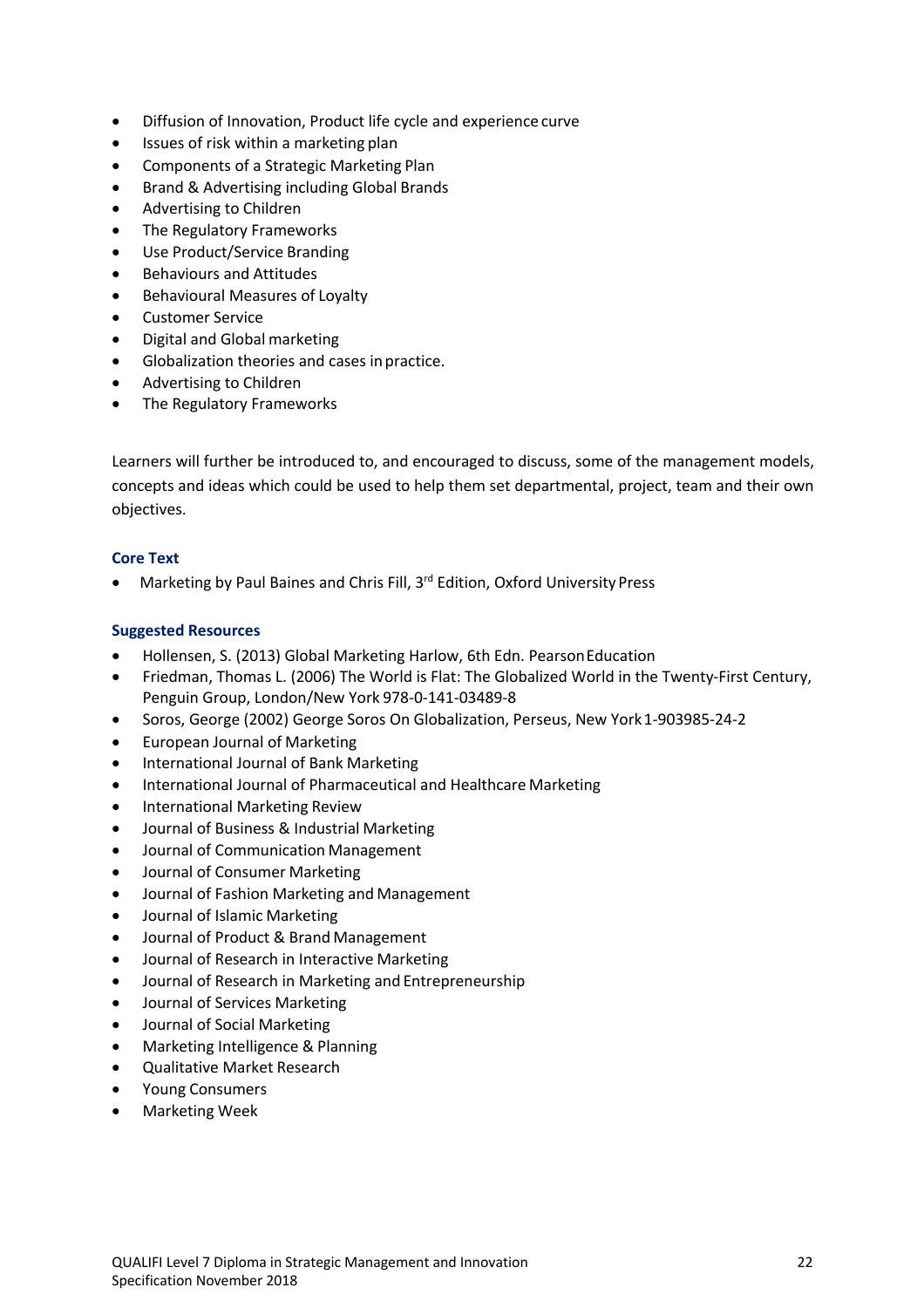# **Unit QF712: Human Resource Planning**

Unit code: H/506/9072 RQF level: 7

## **Aim**

The unit will address issues that are important when planning for and securing a workforce that will be able to deliver strategic objectives. The unit will also consider the constraints and influences on organisations HR practices.

## **Learning Outcomes and Assessment Criteria**

| <b>Learning Outcomes</b>                                                      | <b>Assessment Criteria</b>                                                                                                                                                                  |
|-------------------------------------------------------------------------------|---------------------------------------------------------------------------------------------------------------------------------------------------------------------------------------------|
| 1. Understand how the HR<br>plan<br>supports<br>strategic<br>objectives       | 1.1 Critically assess the strategic importance of current, future and<br>anticipated HR requirements                                                                                        |
|                                                                               | 1.2 Analyse how HR planning impacts on the strategic plan                                                                                                                                   |
| 2. Understand the legal and<br>organizational frameworks                      | 2.1 Evaluate the current legal frameworks that influence a HR plan                                                                                                                          |
| for the employment of staff                                                   | 2.2 Identify approaches and methodologies to support the recruitment<br>and selection of staff (external candidates) and the impact of current<br>legislation and organisation requirements |
| 3. Understand the effect of<br>the organizational<br>environment on employees | 3.1 Critically evaluate how organisational culture affects recruitment<br>and retention of employees                                                                                        |
|                                                                               | 3.2 Discuss the work environment influences where personal work life<br>balance issues and the changing patterns of work practices determine<br>motivation and commitment                   |

#### **Indicative Content**

In this unit, learners will further be introduced to, and encouraged to discuss, some of the management models, concepts and ideas which could be used to help them set departmental, project, team and their own objectives. Topics will include:

- What is HRM
- Drivers' towards HRM?
- Categorisation of Theories of HRM
- Categorisation and Critiques of HRM Models / Approaches
- Approaches to the Development of HR Strategy
- Organisation theory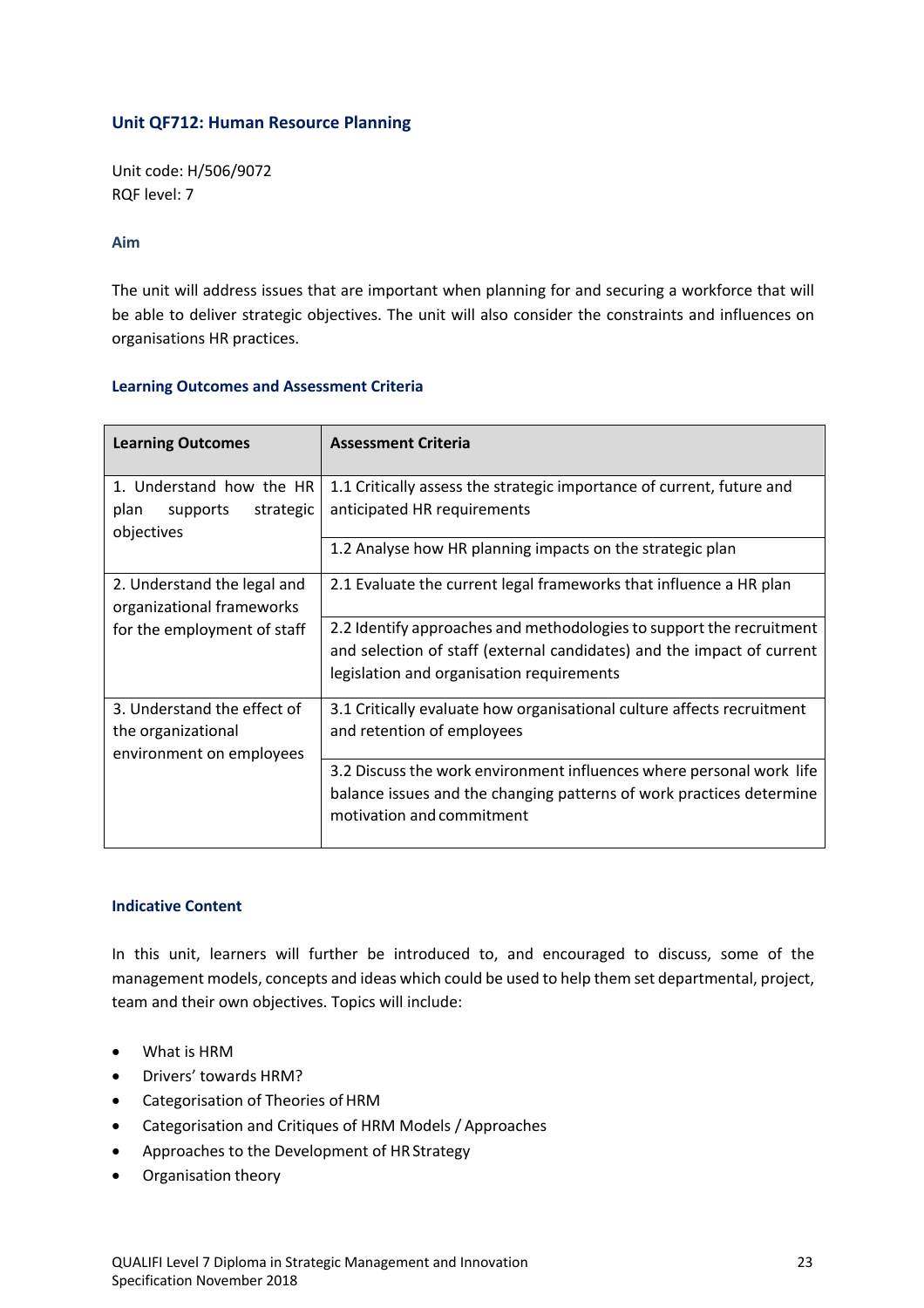- Contemporary theories of organisations
- Ulrich's Adapted HR Stool
- Organisational & managerial perspectives
- Best Practice Models
- Evolution of HR Strategy
- Performance management the planning, assessment and feedback model
- The Michigan HR resource cycle
- Features of new organisational forms
- Managing employee relations
- Corporate governance, ethics, CSR and accountability

#### **Core Text**

• Torrington, D., Hall, L. and Taylor, S. (2005) Human Resource Management. Harlow: Financial Times.

#### **Suggested Resources**

- Boxall, P. and Purcell, J. (2003) Strategy and Human Resource Management. Basingstoke: Palgrave.
- Mello, J.A. (2006) Strategic Human Resource Management. South-Western, Thompson.
- Schuler, R.S. and Jackson S.E. (2007) (eds.) Strategic Human Resource Management: A Reader. London: Blackwell Publishers.
- Wood, S. (1999) Human Resource Management and Performance. International Journal of Management Reviews, 1: 367–413
- People Management Journal. CIPD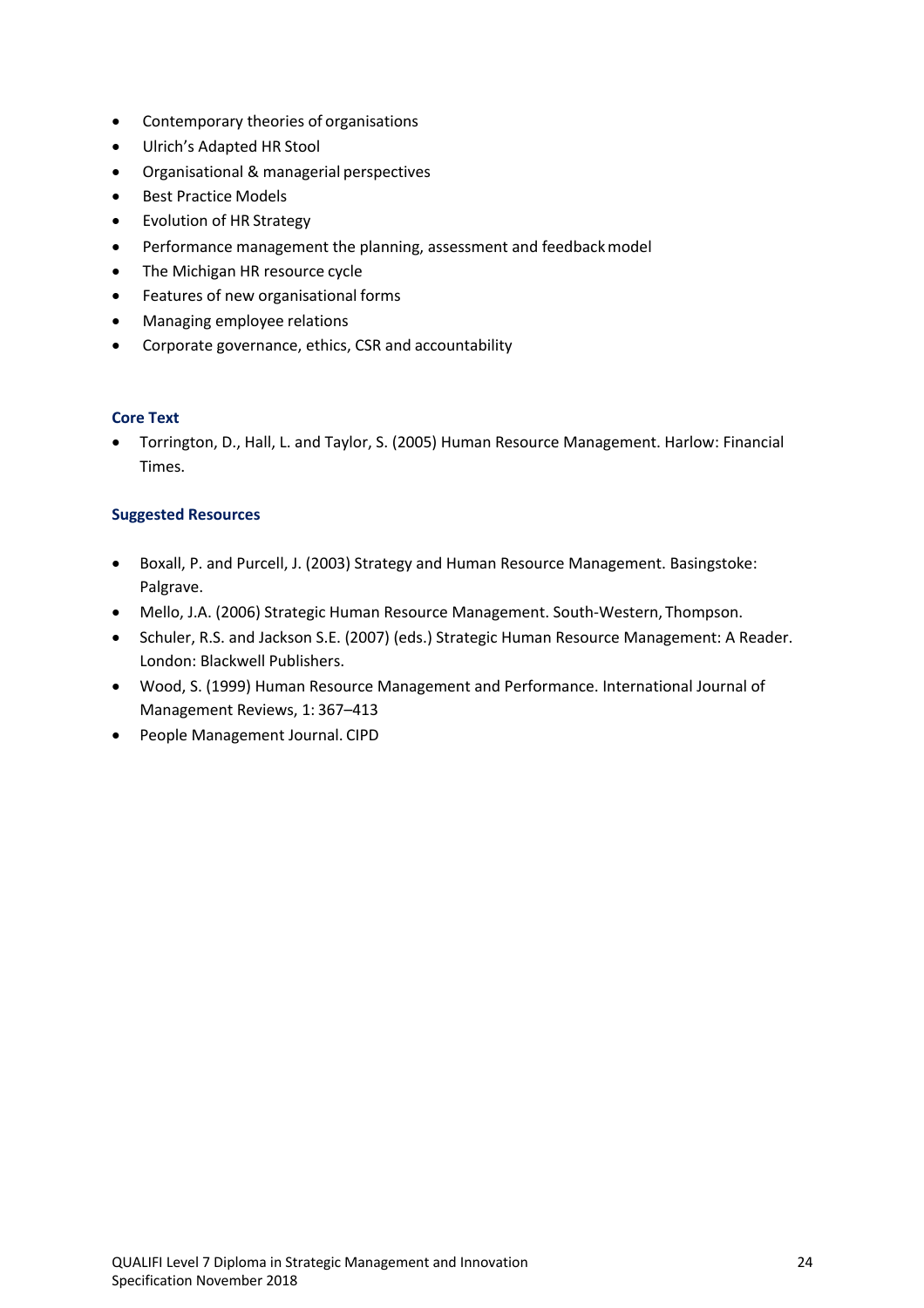# **Unit SMI 701: Marketing Strategy for a Social Enterprise**

Unit code: H/616/8579 RQF level: 7

## **Aim**

This unit focuses on two main categories of social enterprises; namely, small medium sized enterprises (SMEs) and the public/social sector enterprises (SMSEs). This unit is designed to give learners an overall understanding of how marketing can be used for enterprise success and excellence in these two sectors.

## **Learning Outcomes and Assessment Criteria**

| <b>Learning Outcomes</b>                                                              | <b>Assessment Criteria</b>                                                                                                                                                       |
|---------------------------------------------------------------------------------------|----------------------------------------------------------------------------------------------------------------------------------------------------------------------------------|
| critical success factors for                                                          | 1. Be able to analyse the 1.1 Analyse the critical success factors for the chosen SMSE                                                                                           |
| an SMSE                                                                               | 1.2 Critically evaluate issues for the SMSE in a particular sector and identify<br>how it may obtain a competitive advantage                                                     |
|                                                                                       | 2. Be able to design a 2.1 Choose an SMSE and analyse the industry in which it operates                                                                                          |
| <b>SMSE</b>                                                                           | marketing strategy for ar 2.2 Evaluate the SMSE's current marketing strategies                                                                                                   |
|                                                                                       | 2.3 Prepare and Assemble a marketing strategy to increase customer value<br>for a SMSE                                                                                           |
|                                                                                       | 2.4 Design a plan to monitor the effectiveness of the developed strategy<br>against relevant KPIs                                                                                |
| design relevant strategies                                                            | 3. Critically appraise the 3.1 Analyse the cultural, political and organisational aspects of the not-for-<br>role of marketing in the profit sector that impact on its marketing |
|                                                                                       | $ $ not-for-profit sector and 3.2 Develop customer-oriented strategies for the not-for-profit sector to<br>improve customer fulfilment and organisational performance            |
| Evaluate<br>4.<br>effectiveness<br>marketing in<br>public<br>a<br>sector organisation | the 4.1 Assess the effectiveness of marketing in a chosen public sector<br>oforganisation                                                                                        |
|                                                                                       | 4.2 Identify and explain current or possible issues relating to marketing in a<br>public sector organisation                                                                     |
|                                                                                       | 4.3 Develop marketing strategies to overcome identified issues in a public<br>sector organisation and consider suitable marketing theories                                       |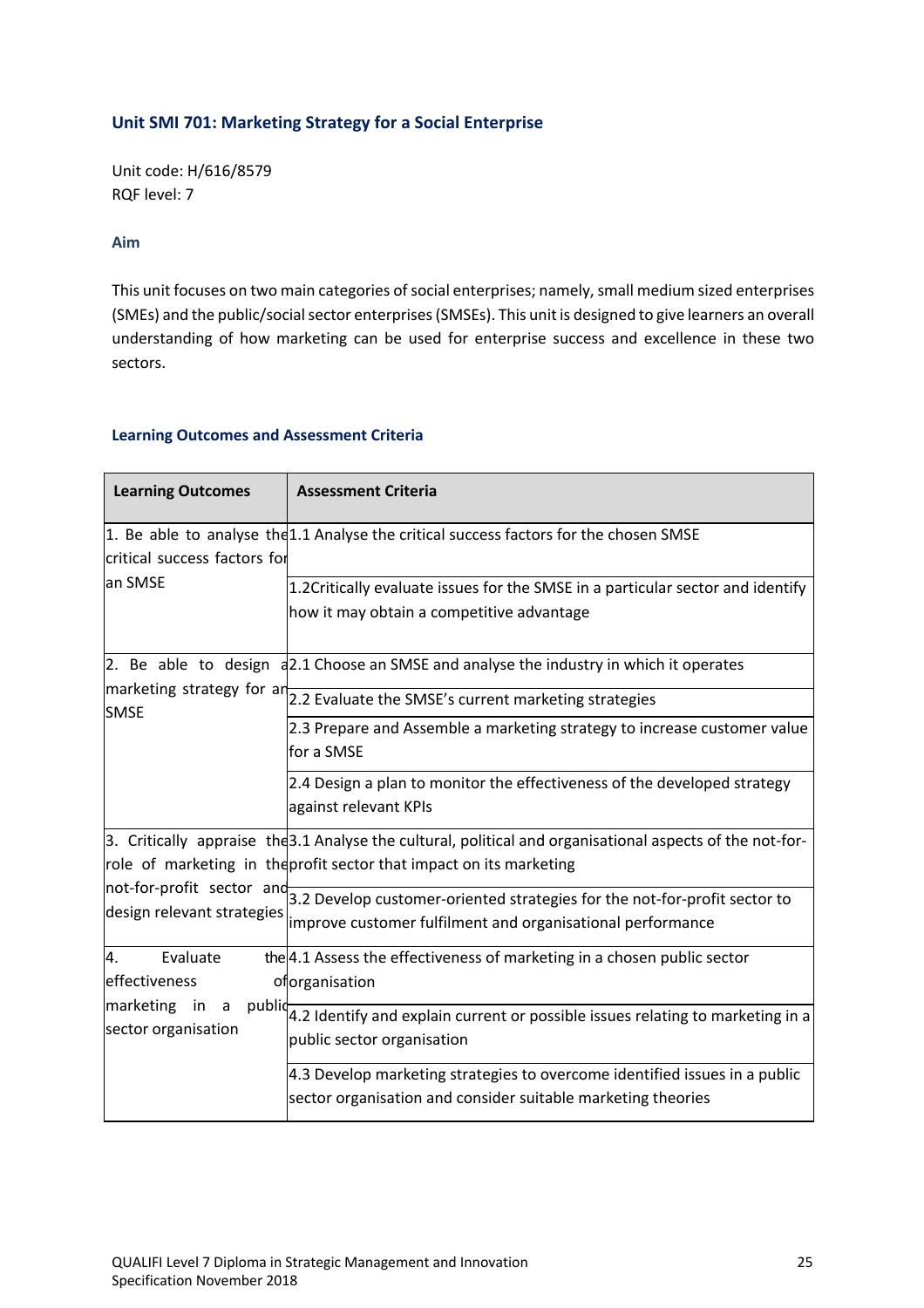#### **Indicative Content**

Critical success factors for an SMSE: This includes in depth analysis to identify the success factors such as customer focus, supply chain management, risk management, innovation, and motivation.

- **Strategies to gaining competitive advantage for SMSEs:** This includes the application of concepts such as segmentation, targeting, relationship management, innovation, value creation, direct marketing and technology for SMSEs
- **Industry analysis**: Resources analysis, Porters five forces, market research, demographic analysis, entrepreneurship, related government authorities, etc.
- **SMSE sector**: This includes identification of SMSEs competency, resource base, skills, capital investment, entrepreneurship, management, empowerment, strategic planning as compared to the large organisations, Marketing planning and control, Managing roles and functions within **SMSEs**
- **Constraints in implementing effective marketing strategies in SMSEs**: Lack of support from Government Departments, Banks and other financial institutions as well ascorporates,
- **Marketing strategy for SMSEs:** This includes potential marketing strategies appropriate to the context
- **Evaluation of SMSE marketing:** Traditional marketing models: 7Ps, BCG, Ansoff and Porter, PESTEL, Product life cycle, segmentation, etc
- **Utilisation of public sector marketing:** Public sector can use effective and novel marketing concepts to areas such as education, public services (police, local government), health, transport, community services, and physical infrastructure
- **Reasons for the growing use of marketing in the public sector:** This should highlight why marketing strategies have become necessities in the public sector. E.g. development of the marketing concept. Reasons for being customer focused: value creation, revenue generation, social development, to avoid ineffective investment, effective budgeting, community participation, national development, and goal achievement
- **Strategies to implement customer orientation:** CRM, effective use of customer feedback, community events, online services and solutions
- **Development of public administration models**: Growing public bodies; Need to strengthen social ties
- **Constraints that limit effective marketing in the public sector:** legislative restrictions, political philosophies, lack of physical resources, lack of financialresources
- **Factors to consider when incorporating marketing philosophies in the public sector**: The role of marketing mix in the public sector; Role of exchange in the public sector; Marketing mix for public services; Government
- **Challenges faced by the public sector**: Lack of resources, efficiency, productivity, politicization, budgetary constraints, lack of expertise knowledge
- **Application of marketing theories in the public sector:** creating and maintaining a brand image in the public sector; customer services; strategic partnerships; networking; stakeholder approach to marketing. stakeholder analysis; creating and measuring stakeholder value; marketing research and market segmentation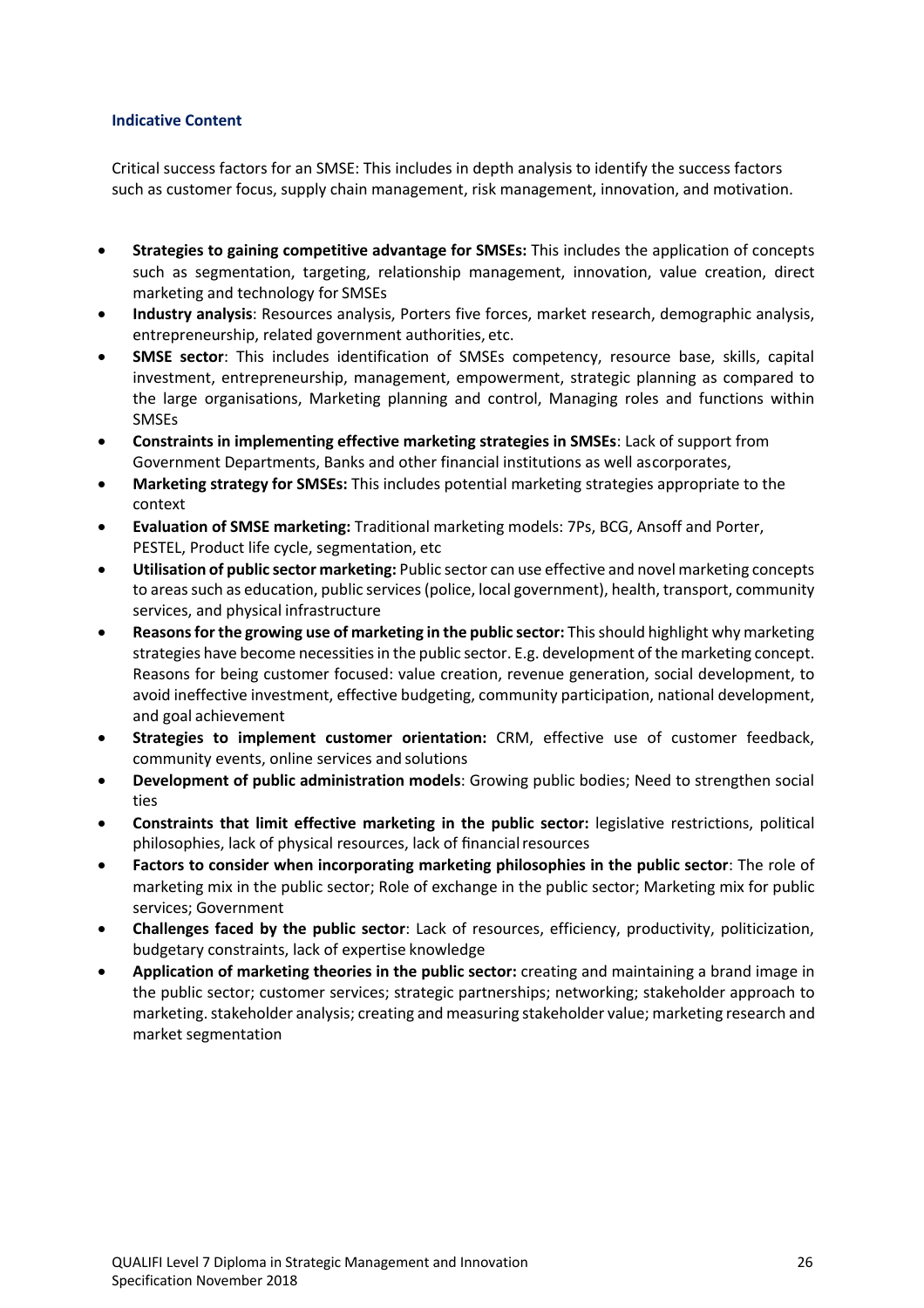# **Suggested Resources**

Chaston I (2000) Entrepreneurial Marketing Basingstoke: Palgrave

Harrison J and Taylor B (1996) Supergrowth Companies Butterworth-Heinemann

Kotler, P., Armstrong, G., Harris, L., Piercy, N., Principles of Marketing, Pearson, 2013 (other editions available)

Birley S and Muzka D (2000) Mastering Entrepreneurship – the Complete MBA Companion FT Pitman Ali M (2003) Practical Marketing and Public Relations for the small Business (2nd ed) Kogan Page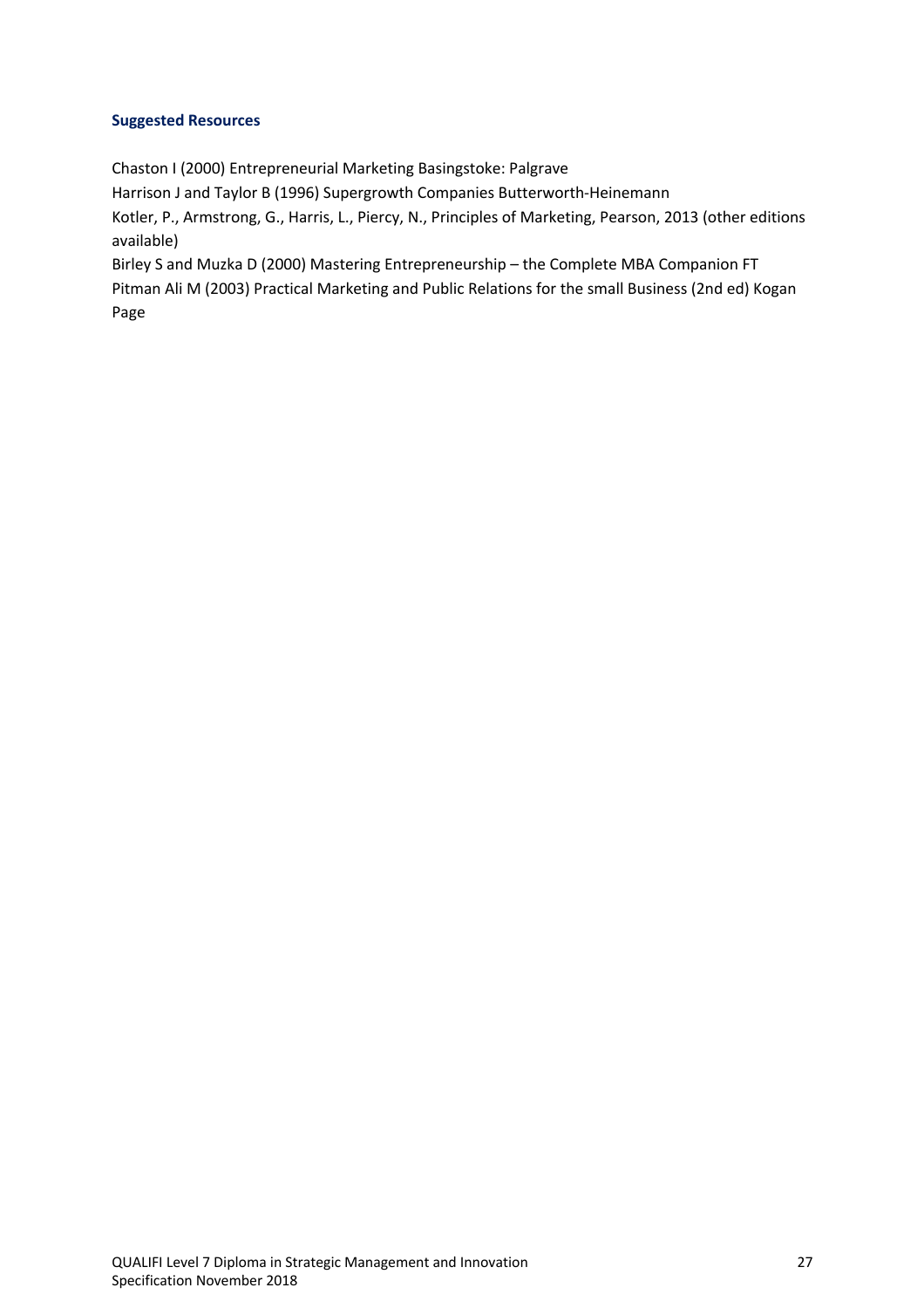# **Unit SMI 702: Global Marketing**

Unit code: Y/616/8580 RQF level: 7

#### **Aim**

This unit provides learners with an in-depth understanding of marketing, design and innovation for global markets. It focuses on entering global markets, market research to enter new markets, the importance of protecting intellectual property rights and the design of appropriate global marketing strategies.

#### **Learning Outcomes and Assessment Criteria**

| <b>Learning Outcomes</b>                                                                                                                                                             | <b>Assessment Criteria</b>                                                                                                                                                        |
|--------------------------------------------------------------------------------------------------------------------------------------------------------------------------------------|-----------------------------------------------------------------------------------------------------------------------------------------------------------------------------------|
| 1.<br><b>Be</b><br>able<br>to<br>tools<br>appropriate                                                                                                                                | apply 1.1 Propose new product or service ideas for a named organisation,<br>andevaluate and select from the ideas                                                                 |
| service ideas                                                                                                                                                                        | techniques to identify and $1.2$ Evaluate the appropriateness of various market testing and selection<br>select new products of techniques for the new product/service identified |
|                                                                                                                                                                                      | 1.3 Evaluate ethical and CSR issues for the new product/service identified<br>above                                                                                               |
| 2.<br>Evaluate<br>protection<br>for<br>new<br>products and services                                                                                                                  | the 2.1 Evaluate each measure and select most appropriate (patents,<br>importance of innovation copyright registration etc.) for the new product/service identified               |
|                                                                                                                                                                                      | 2.2 Evaluate the impact of not protecting the innovation: reverse<br>engineering, copying, impact on sales, etc.                                                                  |
| marketing<br>appropriate<br>strategies for particular<br>international markets                                                                                                       | 3. Be able to develop 3.1 Evaluate the market potential for possible business expansion                                                                                           |
|                                                                                                                                                                                      | 3.2 Develop appropriate marketing and communication strategies for the<br>identified international markets                                                                        |
|                                                                                                                                                                                      | 3.3 Critically evaluate the strategies developed                                                                                                                                  |
| 4.<br><b>Be</b><br>able to<br>internationalisation<br>for<br>strategies<br>selected<br>organisations<br>large<br>in<br>global markets marketing<br>public<br>in<br>a<br>organisation | design 4.1 Identify the factors that would facilitate internationalisation for a<br>selected large organisation                                                                   |
|                                                                                                                                                                                      | 4.2 Design an internationalisation strategy for the organisation focusing<br>on the processes                                                                                     |
|                                                                                                                                                                                      | sector 4.3 Identify risks of internationalisation and take appropriate measures to<br>mitigate these.                                                                             |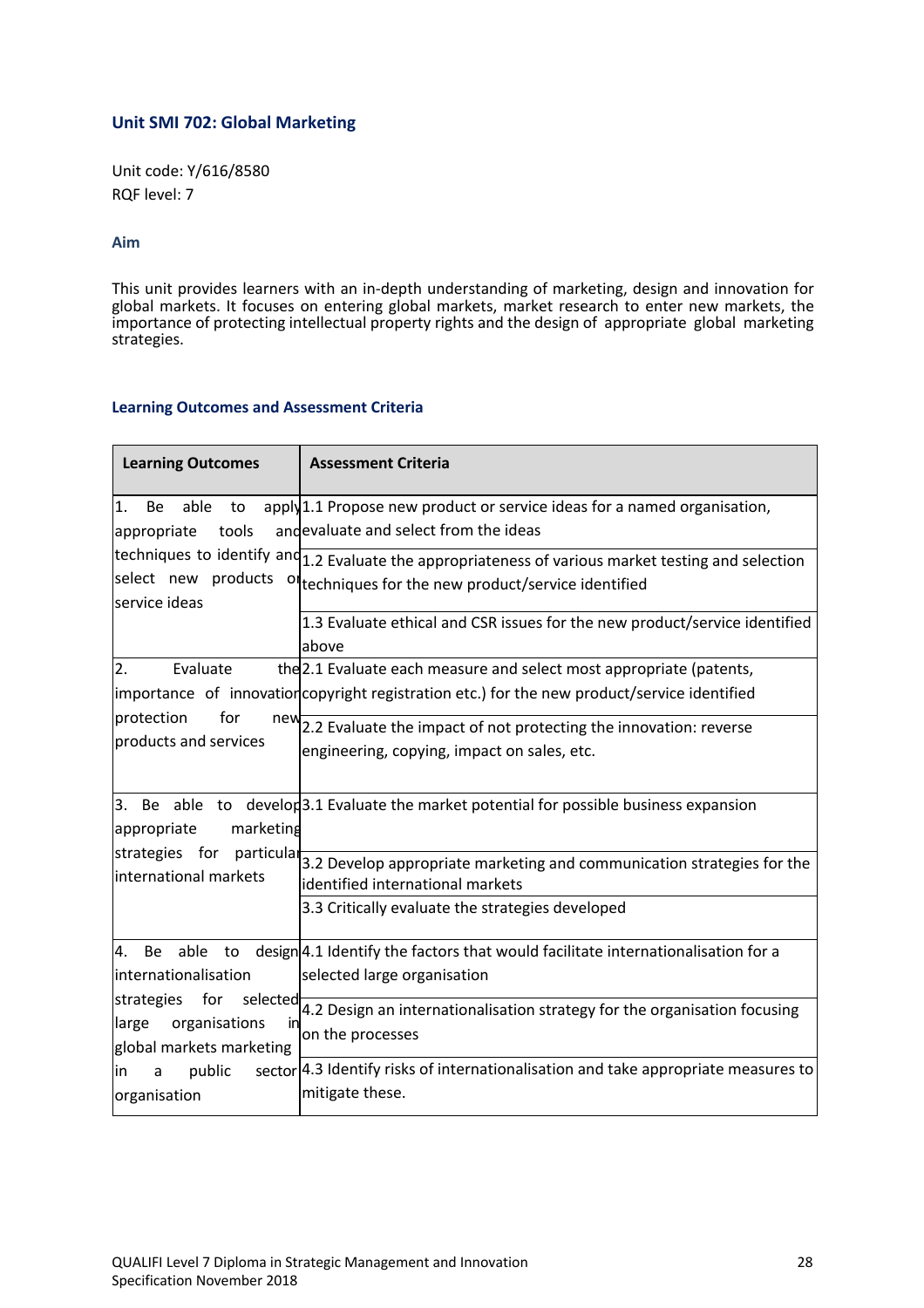#### **Indicative Content**

Critical success factors for an SMSE: This includes in depth analysis to identify the success factors such as customer focus, supply chain management, risk management, innovation, and motivation.

- **Identification and selection of new product/service ideas:** brainstorming, costing, test marketing, revenue forecasts, feasibility study, cost-benefit analysis, BCG and Ansoff matrix, gap analysis, value chain analysis
- **Factors to consider when designing a new product:** Perception on the service/product quality, ownership and use of the product/service, Value and meaning, product and servicefunctionality.
- **Corporate governance and business ethics:** CSR, structures, rights, duties, andobligations
- **Innovation protection:** Patenting ideas, design registration, copyright protection, trade marking and intellectual property, licensing and permissions management, legalredress
- **Consequences of not protecting innovation:** Imitation; lose competitive edge; Less market recognition and corporate excellence. These should be explained with practicalexamples
- **International Marketing analyses:** International Marketing Mix analysis; International market research; International market planning, strategic choice and evaluation/control
- **International marketing strategies:** International markets could be exploited for opportunistic global market development (diversifying markets); following customers abroad (customer satisfaction); pursuing geographic diversification (climate, topography, space, etc.); exploiting different economic growth rates (gaining scale and scope); exploiting product life cycle differences (technology); pursuing potential abroad; globalising for defensive reasons; pursuing a global logic or imperative (new markets and profits)
- **Marketing communication**: Wide access to internet, High technological devices, social media, etc. has changed the communication and promotional strategies of companies
- **SLEPT factors**: PESTEL analysis. In addition, it is also important to be aware of the actions of your competitors.
- **Standardization v adaptation:** When it comes to the international market entry companies tend to standardize the product; however, to be successful the importance of adapting to specific markets
- **Changing international environment:** Understand the new trends in globalisation. The theories of globalisation, issues and strategies should be discussed with regard to entering international markets
- **Cultural impact on internationalization**: language barriers, attitude, religious beliefs, etc.

#### **Suggested Reading**

Baxter M, (latest edition), Product design: practical methods for the systematic development of new products, Stanley Thornes, UK

Bidault F., Despres C. and Butler, C. (latest edition) Leveraged Innovation: Unlocking the innovation potential of strategic supply. Basingstoke: Macmillan

Dussauge, P. and Garette, B. (latest edition) Cooperative Strategy: Competing successfully through strategic alliances. Chichester: Wiley

Jordan P W, (latest edition), Designing pleasurable products: an introduction to the new human factors, Taylor & Francis, London

Kotler, P., Armstrong, G., Harris, L., Piercy, N., Principles of Marketing, Pearson, 2013 (other editions available).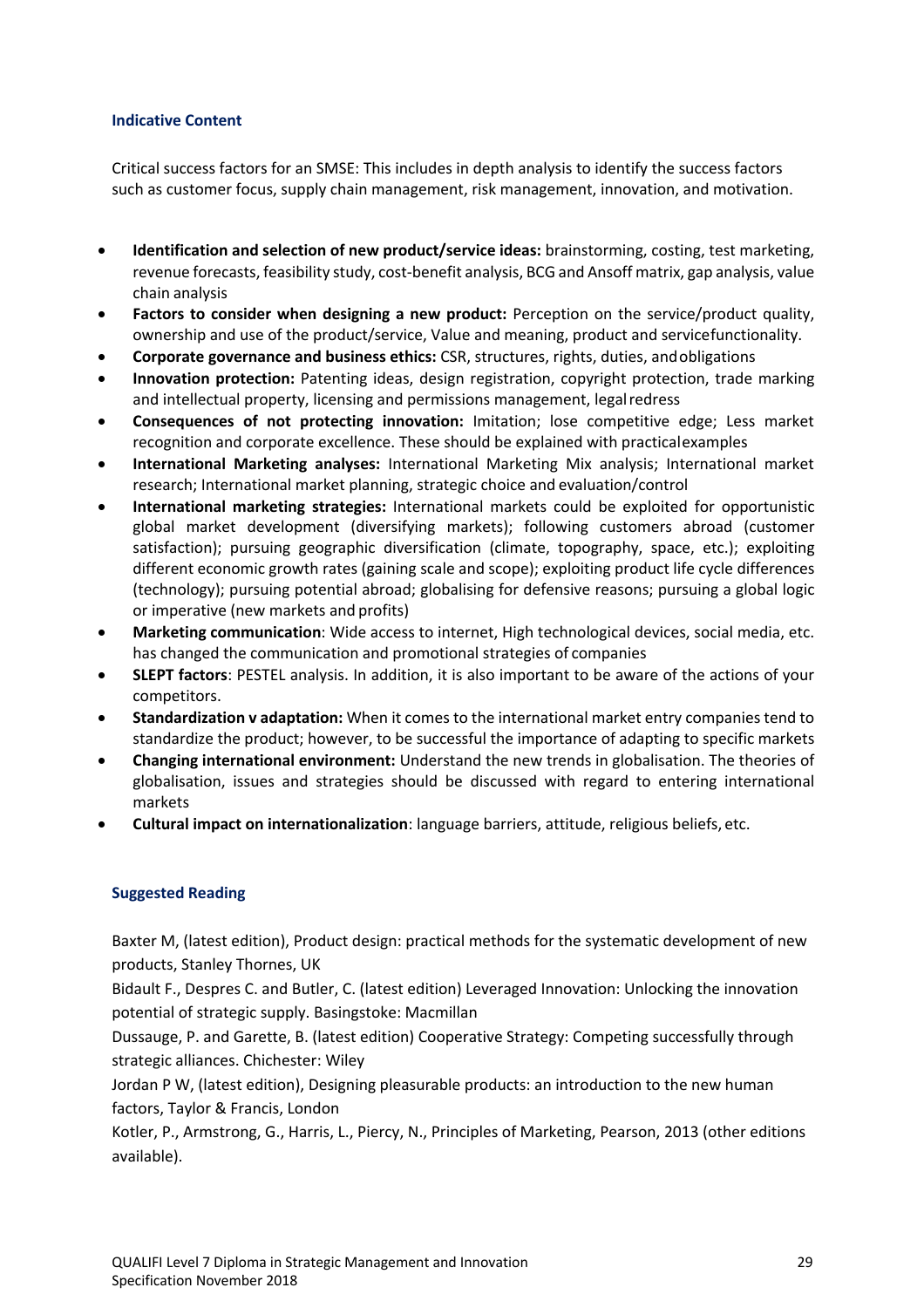#### **Unit SMI 703: Strategic Management**

Unit code: D/616/8581 RQF level: 7

#### **Aim**

The unit aims to provide learners with an in depth understanding of strategic management and business planning, and tools for reviewing current organisational strategies. This includes strategic planning for profit as well as not for profit organisations and takes a global focus. The unit advances learner knowledge of concepts and frameworks to develop effective strategic plans.

#### **Learning Outcomes and Assessment Criteria**

| <b>Learning Outcomes</b>                                                                                                                                                          | <b>Assessment Criteria</b>                                                                                                                                                                                                                                                                                                                     |  |  |
|-----------------------------------------------------------------------------------------------------------------------------------------------------------------------------------|------------------------------------------------------------------------------------------------------------------------------------------------------------------------------------------------------------------------------------------------------------------------------------------------------------------------------------------------|--|--|
| 1.<br>Demonstrate<br>an<br>the<br>understanding<br>of<br>nature, scope and context<br>of strategic management                                                                     | 1.1 Explain the importance of strategic planning for an organisation                                                                                                                                                                                                                                                                           |  |  |
|                                                                                                                                                                                   | 1.2 Compare organisational value and mission statements with current<br>business objectives of an organisation                                                                                                                                                                                                                                 |  |  |
|                                                                                                                                                                                   | 1.3 Devise and develop appropriate goals, values and strategic objectives<br>for an organisation and consider the differences between profit and not<br>for profit organisations approaches to strategic planning                                                                                                                              |  |  |
| Demonstrate<br>2.<br>an<br>understanding<br>of<br>the                                                                                                                             | 2.1 Critically analyse major changes taking place in the external<br>environment that will impact on an organisation's' business strategy                                                                                                                                                                                                      |  |  |
| internal<br>and<br>external<br>factors<br>affecting<br>an<br>organisation                                                                                                         | 2.2 Analyse the needs and expectations of stakeholders for an<br>organisation and consider the impact on strategic business planning                                                                                                                                                                                                           |  |  |
| 3. Be able to review<br>existing business<br>plans<br>of<br>strategies<br>and<br>an<br>organisation                                                                               | 3.1 Select and use appropriate tools for strategic analysis of an<br>organisation's current business strategies then consider: options for<br>developing strategic planning, selection of an appropriate strategic option                                                                                                                      |  |  |
|                                                                                                                                                                                   | 3.2 Critically evaluate the effectiveness of tools available for strategic<br>analysis                                                                                                                                                                                                                                                         |  |  |
|                                                                                                                                                                                   | 3.3 Review the risks and competitive position of an organisation in its<br>current market                                                                                                                                                                                                                                                      |  |  |
| 4. Be able to design<br>internationalisation<br>strategies for selected<br>large organisations<br>in.<br>global markets marketing<br>public<br>sector<br>in.<br>a<br>organisation | 4.1 Devise an outline for the structure of a strategy plan for an<br>organisation and include:<br>all stakeholders<br>$\bullet$<br>identify resource requirements and constraints<br>communication processes to gain stakeholder commitment to the<br>plan<br>monitoring and evaluation systems for the implementation of the<br>strategy plan |  |  |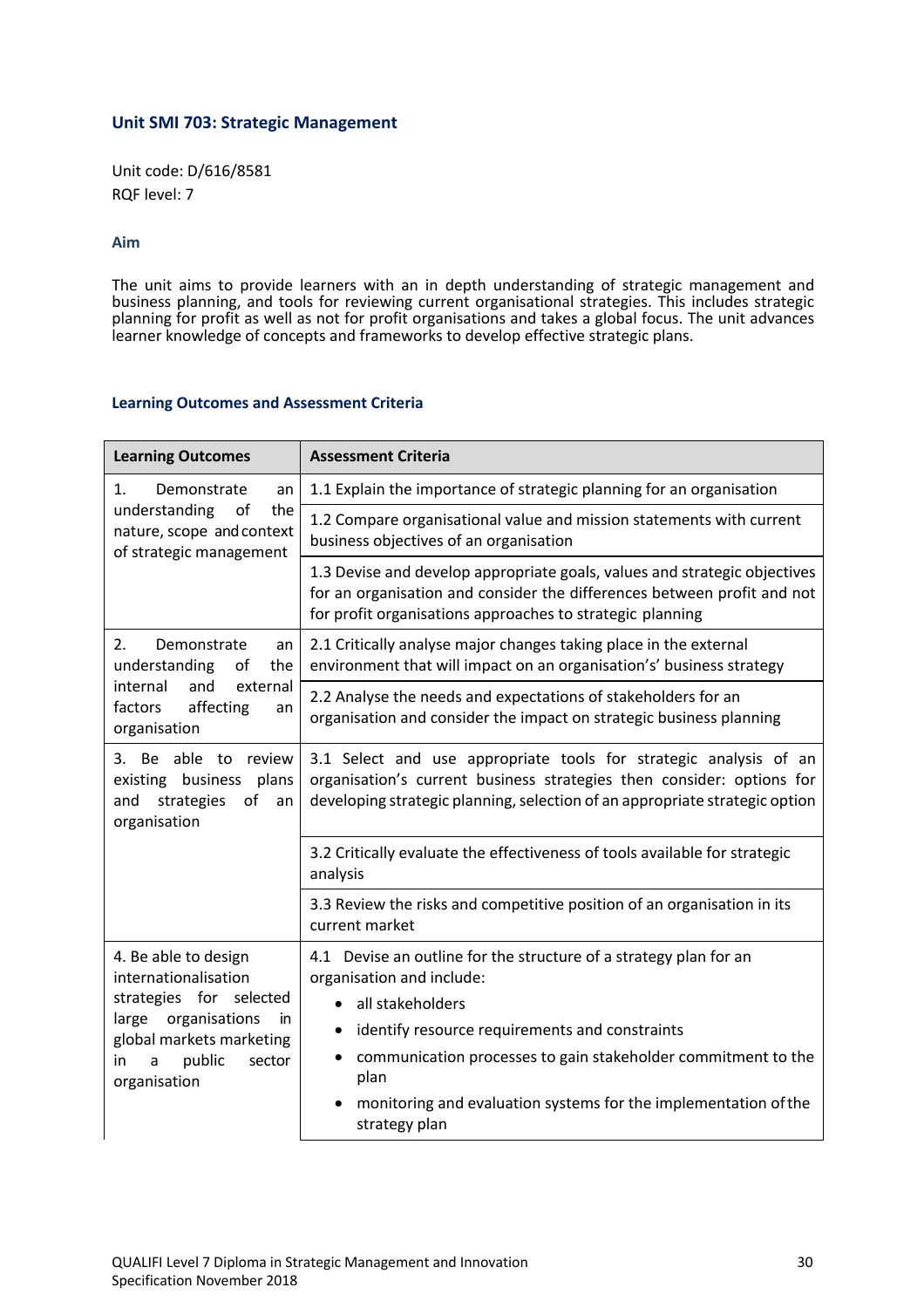#### **Indicative Content**

Critical success factors for an SMSE: This includes in depth analysis to identify the success factors such as customer focus, supply chain management, risk management, innovation, and motivation.

- Introduction to strategic planning: scope, nature and characteristics of strategic business management and planning in a global environment
- The need for strategic business management and planning in a global environment: vision, mission, strategy formulation processes for an international organisation, impact of contemporary global issues
- Different levels of strategy: analysis of corporate, business unit and functional/department strategies, tactical and operational decision-making
- The distinctions between profit and not-for-profit organisations in terms of strategic business management and planning
- Identification and evaluation of the forces that impact a company externally: e.g. government, society, technological developments, etc.
- Theoretical frameworks: appraise the use of techniques such as PESTEL, Porter's 5 Forces , Scenario Planning , SWOT and other models
- The use of stakeholder analysis to identify interested parties both inside and outside the organisation
- Environmental scanning: Analyse the approaches to forecasting environmental change (scenario planning, game theory, decision analysis, social forecasting, etc.)
- Analyse global influences and the impact on internationalisation of strategic business management and planning
- Models in business strategy and planning: identify classical and contemporary models, concepts and tools in business strategy and planning such as transformational, incremental, "muddling through", strategic drift, BCG, Ansoff's matrix etc.
- Practical application: critically appraise the use of these concepts and models in modern day organisations; distinguish prescriptive and emergent theories of corporate strategy and their relevance to organisations, critical appreciation of debates within the academicliterature
- SWOT analysis: Evaluate the purpose and attributes of SWOT analysis. Match SWOT to organisations' competences in order to generate strategic options for both profit and not-for- profit organisations
- Analyse the competitiveness: Appraise techniques to identify the sources of competition to organisations such as Porter's Five Forces analysis
- Environmental threats: evaluate the turbulence of environmental change and the impact on strategic dynamics
- Different levels of strategy: Critical analysis of the different levels of strategy such as corporate, business unit and functional/ department levels. This also includes identification of their relationship with tactical and operational decision-making. Setting goals: attainable, time specific, specific, flexible, etc.
- Factors that impact the goal setting process: the conflicting needs, power and influence of stakeholders.